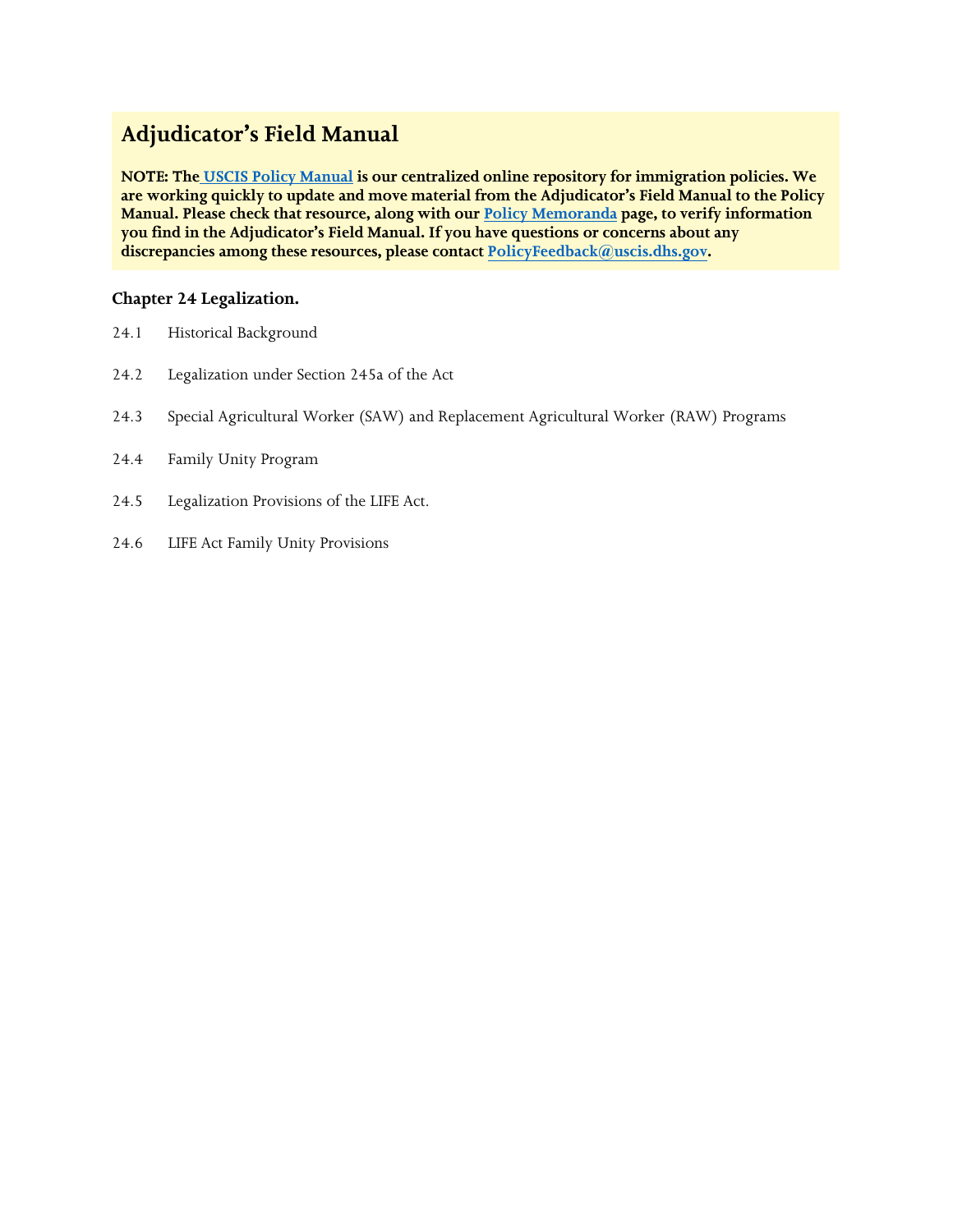### **24.1 Historical Background.**

 The legalization program came into existence with the passage of the Immigration Reform and Control Act 245A) dealing with legalization. Subsequent legislation (e.g., the Immigration Act of 1990, the Illegal of 1986 (IRCA). IRCA added two new sections to the Immigration and Nationality Act (sections 210 and Immigration Reform and Immigrant Responsibility Act of 1996, and the Legal Immigration Family Equity Act) have amended the benefits available under the legalization program, which has also been the subje ct of numerous lawsuits against INS.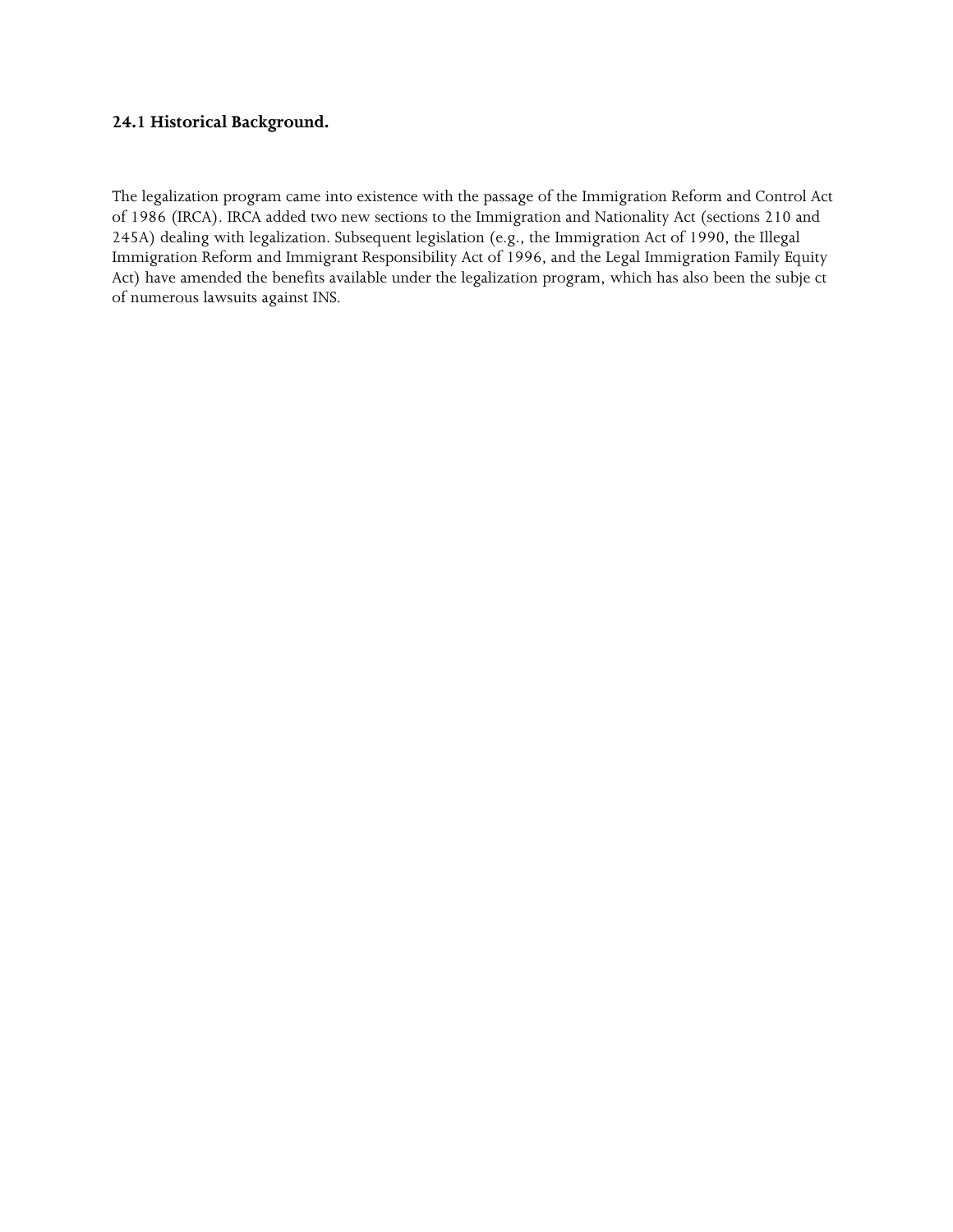# **24.2 Legalization under Section 245A of the Act .**

(a) General .

 The Legalization provisions are contained in section 245A of the Act. This section of law provides a means 1982, and who were physically present in the U.S. from November 6, 1986 until the date of filing of the application, to become temporary residents. Then upon application and fulfillment of continuous residence for certain aliens who had maintained an unlawful residence in the United States since prior to January 1, and other conditions, they could file for permanent residence.

### (b) Injunctions Against INS and Their Effect .

 the *CSS vs Meese* (later renamed *CSS vs Thornburg* when consolidated at the appellate level) lawsuits. INS is Two injunctions have, in effect, extended the filing time for certain aliens. They were the *LULAC vs INS* and required to accept applications from those seeking class membership under the criteria specified in these injunctions.

reentered with a fraudulently obtained visa. A waiver under section  $212(a)(6)(C)$  of the Act must be · *LULAC vs INS* : Persons who were illegally in the U.S. before January 1, 1982, but departed and obtained by concurrent filing of the Form I-690, Application for Waiver of Grounds of Excludability.

 casual and innocent trip outside the U.S. between May 1, 1987 and May 4, 1988. · *CSS vs Thornburg* : Persons who were illegally in the U.S. prior to January 1, 1982, but who made a brief,

 The applicant must show that he/she had been misled or discouraged from filing an application before May prove that the alien departed and returned and was "front-desked" by INS. 5, 1988. Subsequent court decisions have maintained that a simple statement from the alien is sufficient to

 furnish complete cases for the aiens to file in order to gain employment authorization Some applications filed under these two injunctions are supported by fraudulent affidavits and class membership could be denied on the basis that the affidavits cannot be verified. Some document vendors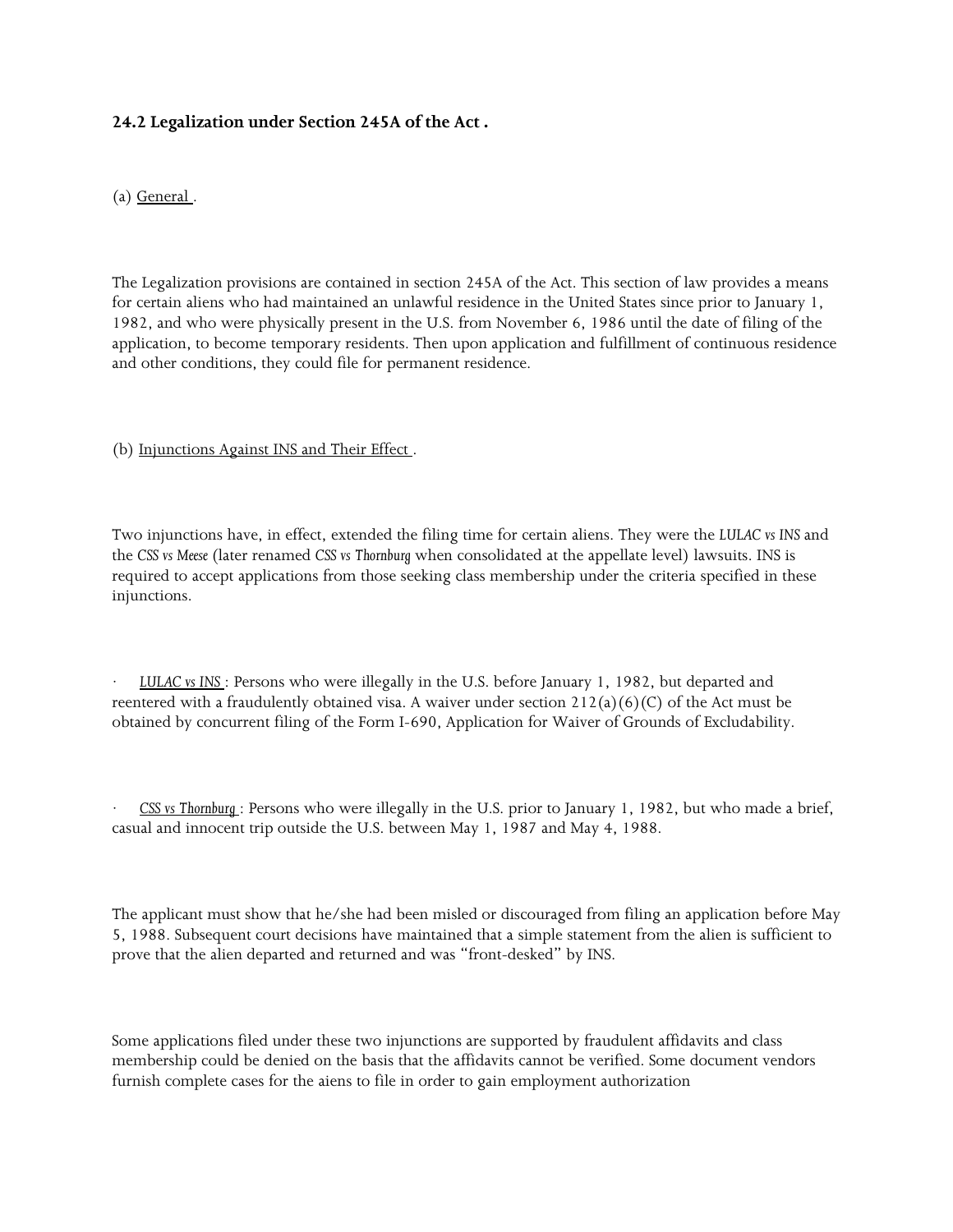(c) Applications for Temporary Residence .

### (1) Filing of the Application .

 258 (Fingerprint Cards (2)), proof of identity, and evidence of eligibility. The forms could be filed with a Qualified Designated Entity (QDE) (an organization approved by the Attorney General to accept and prescribed application filing period). A 90 million series A-file was created for each applicant. The proper application to file requesting classification as a temporary resident was the Form I-687. The complete application contained Form I-687, photographs, Form I-693 (Medical Examination), Form FDprocess legalization applications). Authority for QDEs to accept applications expired at the end of th e

(2) Filing Period .

 The filing period for Legalization applications was from May 5, 1987 through May 4, 1988. One group of aliens, those classified as "Extended Voluntary Departure", could apply for temporary residence until December 22, 1989.

### (3) Initial Review of the Application .

 preponderance of the evidence that he or she is eligible for temporary residence. The evidence must be verifiable. Proof of identity must be furnished. And if assumed names have been used by the alien, then proof of common identity must be furnished. Proof of the qualifying illegal residence periods must be The Form I-687 is an application for temporary residence for a legalization applicant. The evidence supplied with the application is first reviewed by an officer in the District Office. The alien must prove by a furnished.

(4) Initial Decision .

An Immigration Adjudicator within the District Office will make a preliminary decision to grant or to deny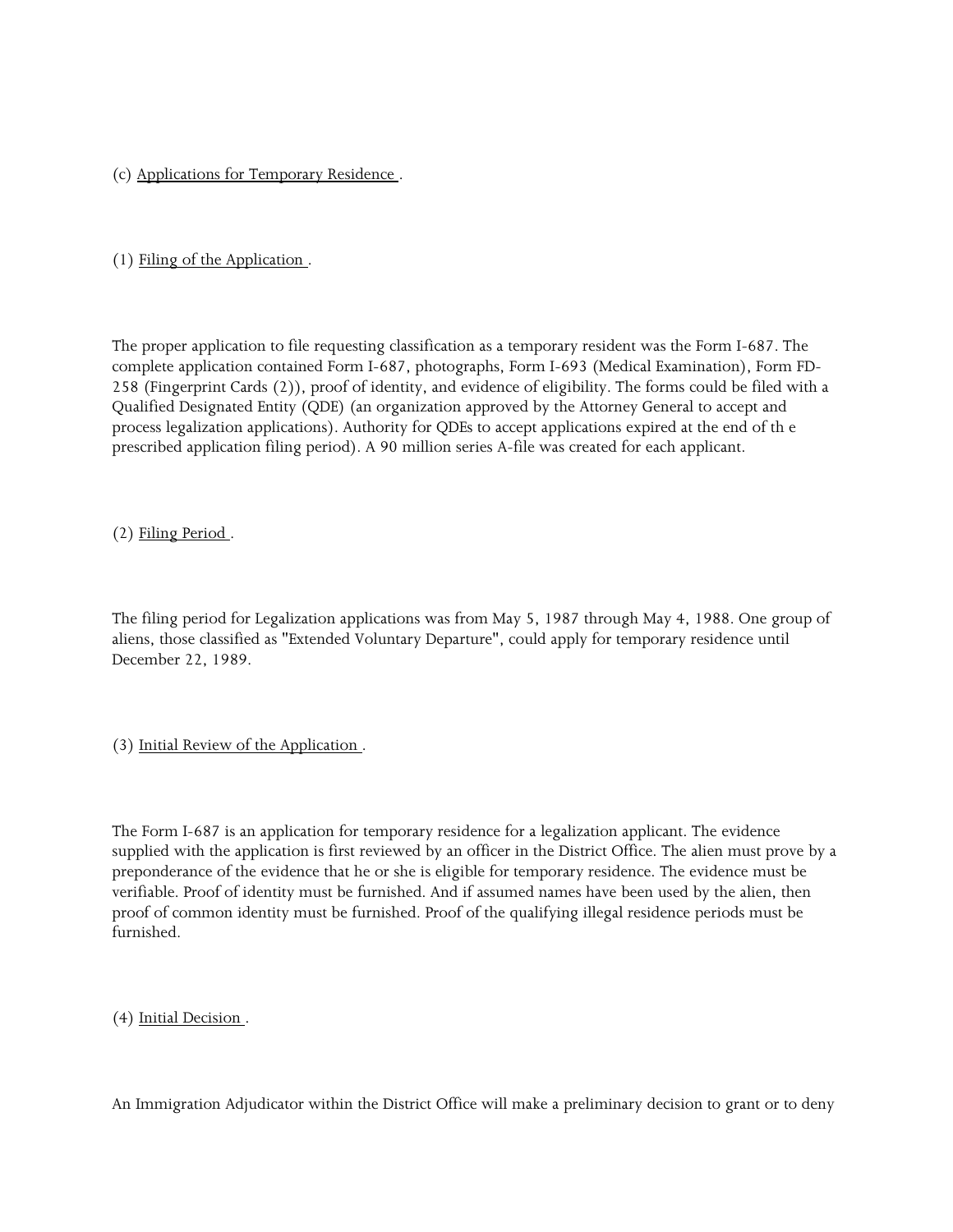Form I-688A, is issued to the alien. At this time the Temporary Resident Alien Card, Form I-688, is created statutory grounds that do not allow for a waiver, no employment is authorized. The file is then transferred the application. Form I-696 will be completed, to document the officer's recommendation, and placed in the A-file. If the initial decision is to grant the application, then the Employment Authorization Document, and placed in a filing cabinet in terminal digit order. If the initial decision is to deny the application on to the Service Center having jurisdiction over the area where the alien resides.

(5) Final Decision .

 When the application for temporary residence is granted, a letter is sent from the Service Center requesting indicates that temporary residence is granted under section 245A of the Act. that the alien report to a local office to receive the Form I-688, Temporary Resident Alien Card. The I-688

(6) Effective Date .

The date of adjustment to temporary resident status is the date of fee receipt.

(d) Termination of Temporary Residence .

 Temporary residence may be terminated for cause. Circumstances must exist that would make the alien ineligible for permanent residence (e.g., a felony conviction). The alien is sent a *Notice of Intent to Terminate*  issued by a service center director. *Temporary Resident Status* , stating the reasons that would make the alien ineligible for permanent residence or temporary residence if that status was granted in error. The alien is granted 30 days to respond or rebut the allegations. If no satisfactory response is received, the temporary resident status is terminated by an order

(e) Application for Permanent Residence .

 $(1)$  General.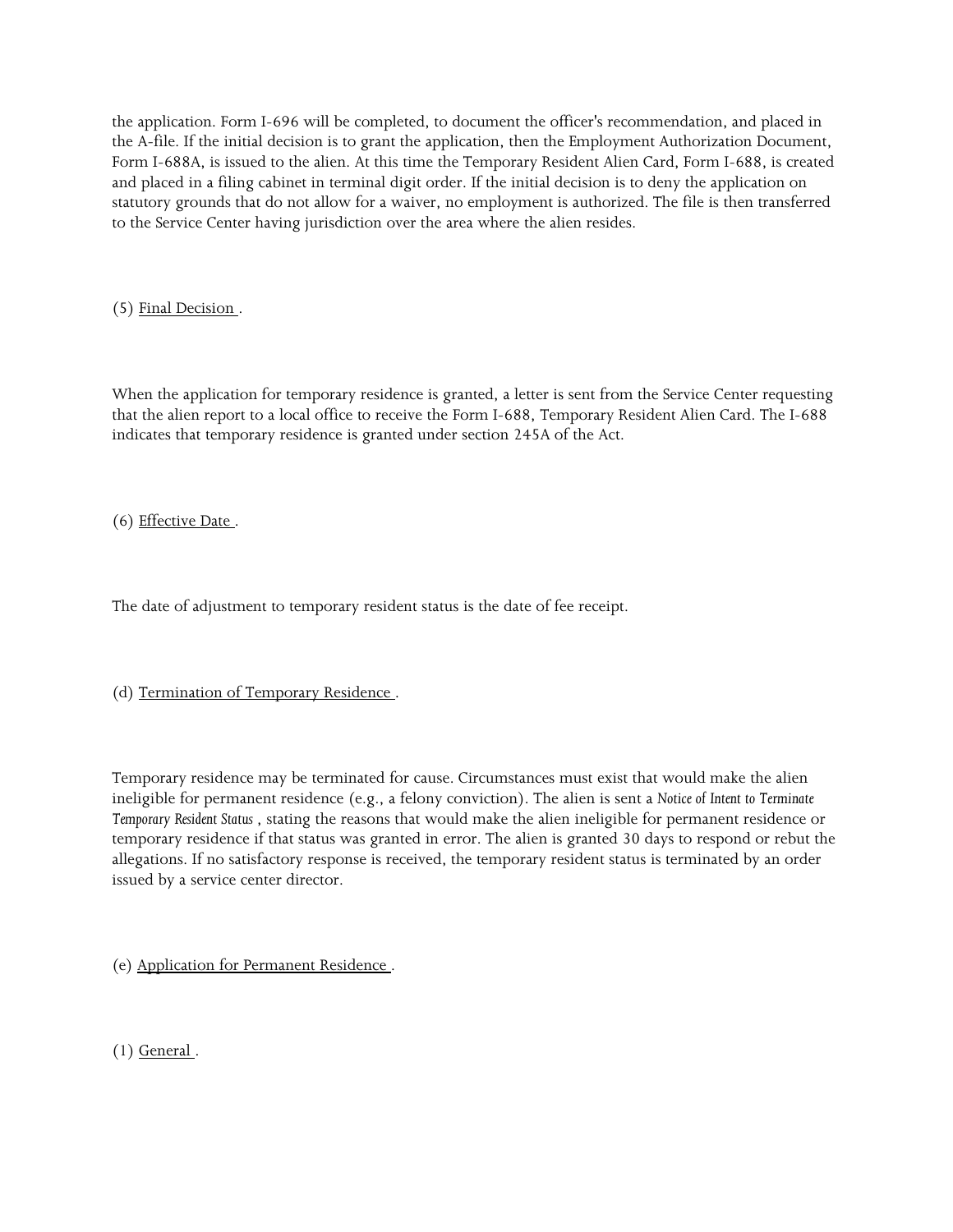The temporary resident under section 245A of the Act could file an application for permanent residence at any time after attaining temporary residence. However, the application would not be processed until the beginning of the nineteenth month after the alien received temporary residence (date the fee for the Form to a maximum of 42 months from the date the alien received temporary residence. I-687 was receipted by INS). The application package should contain Form I-698, *Application to Adjust Status from Temporary to Permanent Resident (Under Section 245A of Public Law 99-603)*, Form I-693, medical examination form, and one color photograph. IMMACT 90 extended the time period for filing for permanent residence

 $(2)$  Filing.

The application is filed with the Service Center having jurisdiction over the place of residence of the alien.

(3) Eligibility Requirements .

(A) Residence .

The applicant for permanent residence must show continuous residence from the time temporary residence was granted. The alien could be absent from the U.S. for an aggregate period of 90 days, but no more than 30 days in a single absence, unless he or she could show circumstances beyond their control or of an emergent nature.

(B) Knowledge of U.S. History and Government .

 satisfactory completion in a study program approved by the Attorney General, or the alien must be pursuing a course of study approved by the Attorney General. Once the section 312 conditions are met, the alien is not required to take another examination for history and government for naturalization. The section Requirements of section 312 of the Act must be met by taking a standard USCIS test or by certificate of 312 requirements may be waived for an applicant over the age of 65.

 $(4)$  Interview.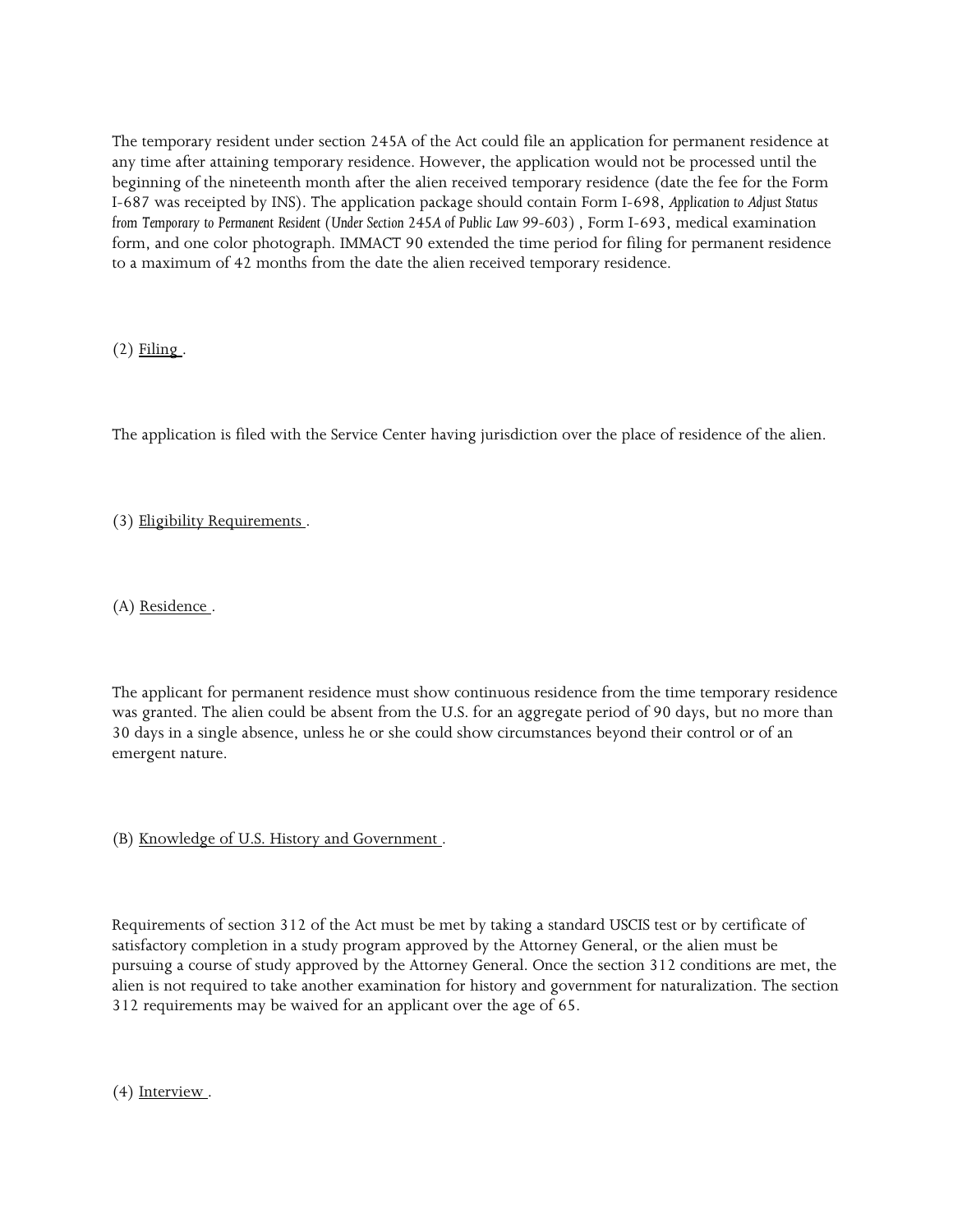If the application for permanent residence is complete and approved by the Service Center, then the applicant is sent an interview notice from the Service Center scheduling the alien for an interview at a district office. The interview consists of verifying identity, the completion of section 312 requirements, and the processing of the Form I-89 for the resident alien card.

### (5) Admissibility .

 admissible to the United States for other grounds could file Form I-690, *Application for Waiver of Grounds of Excludability* , for all grounds contained in section 212(a) of the Act, except for those offenses defined in public charges); paragraph (2)(C) (relating to drug offenses, except for a single offense of simple ineligible for temporary residence and permanent reside nce. The exclusion grounds not applicable to legalization applicants were paragraphs (5) (requirement for labor certification) and (7)(A) (immigrant visa requirement) of section 212 of the Act. Applicants who were not paragraphs (2)(A) and (2)(B) (relating to criminals); paragraph (4) (relating to aliens likely to become possession of marijuana, 30 grams or less); and paragraph (3) (security related grounds, except for subparagraph (3)). A felony conviction or conviction of three or more misdemeanors made the applicant

(6) Denials .

 informing the applicant of appeal rights. Should the District Director not wish to make the final decision, on form I-692 setting forth the specific reasons for the denial and informing the applicant of appeal rights.  When the denial is issued the applicant should be sent three copies of Form I-694, *Notice of Appeal of Decision Under Section 210 or 245A of the Immigration and Nationality Act* . If the decision of the District Director or the Administrative Appeals Office. Untimely appeals are accepted as motions to reopen and either granted on A final denial may be issued by the District Director in an admitted fraud case or where the applicant did not meet statutory requirements. The denial is issued on form I-292 stating the reasons for the denial, and with a recommendation of denial, the case could be referred to the Service Center Director having jurisdiction over the residence of the applicant. The denials issued by a Service Center Di rector are issued Service Center Director is appealed, the appeal must be filed with the Director who denied the application within 30 days of receipt of the written denial. After receipt of the fee, the appeal is forwarded to the the basis of additional evidence submitted or forwarded to the Administrative Appeals Office.

(f) Confidentiality .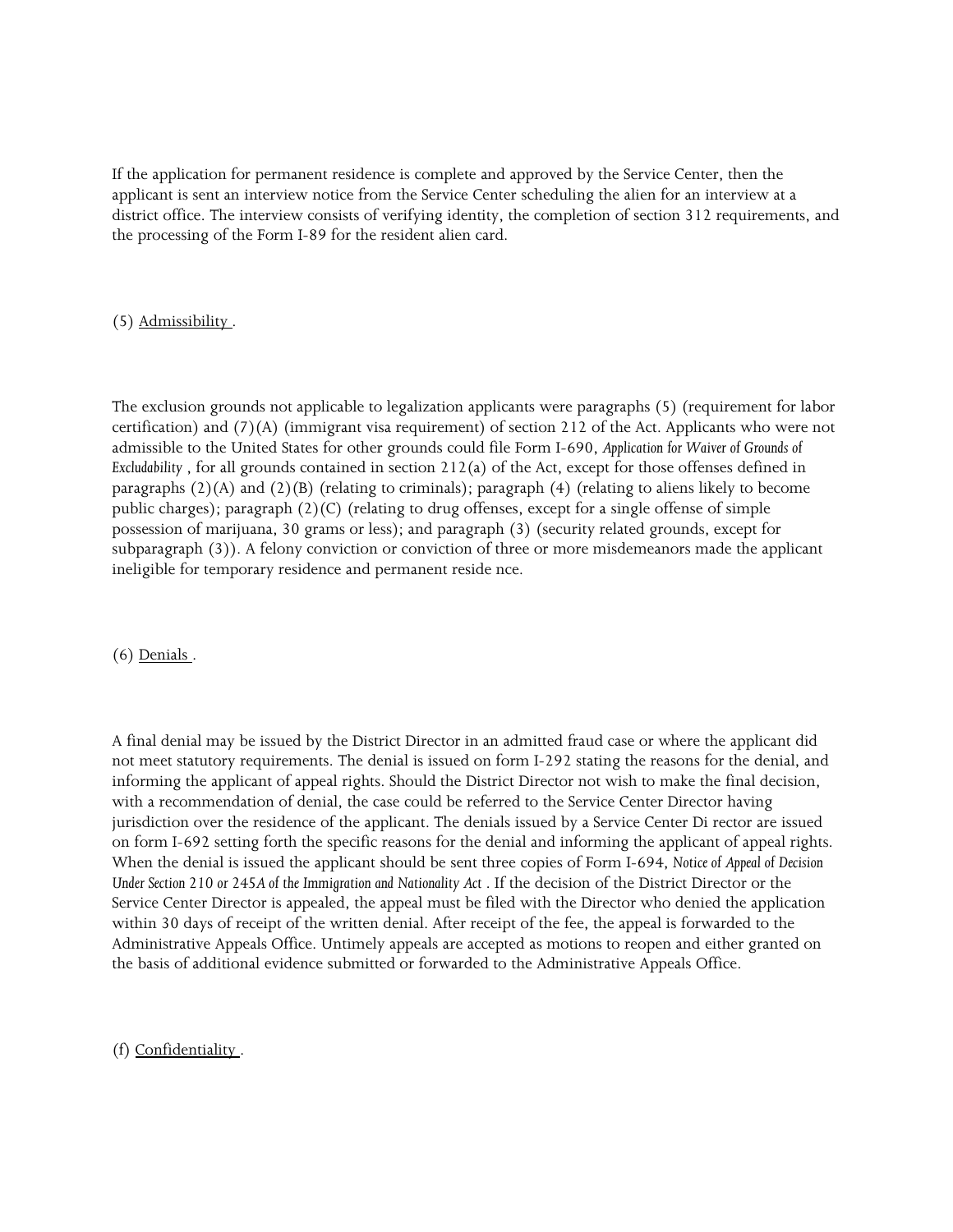INS, USCIS, and DHS may not use or disclose information in a legalization application or its accompanying evidence except to adjudicate the application itself, or for certain law enforcement functions and fraud proceedings. If the legalization application is granted, however, and the alien later files an immigrant visa petition or other status petition under section 204 of the Act, INS and USCIS may use information in the legalization file in adjudicating the immigrant visa petition. This also applies to adjudicating a later naturalization application. Consult with district counsel when contemplating any use or disclosure of this information.

(g) Precedent Decisions .

 and reconsider section 245A of the Act cases where there appears to be manifest injustice in the original subject to section  $212(e)$  of the Act or obtained a waiver of section  $212(e)$ . • Matter of O- , 19 I & N Dec. 871 (Comm'r 1989) . The Legalization Appeals Unit will *sua sponte* reopen decision. A nonimmigrant exchange visitor is eligible for temporary resident status if he/she was not

 245A(a)(4)(B) of the Act where a judge or jury has found the alien guilty or a plea of guilty or nolo contendere, and the judge has ordered some form of punishment, including but not limited to a fine or Matter of M- $_{2}$  19 I & N Dec. 861 (Comm'r 1989). A conviction exists pursuant to section probation.

 1/1/82 is eligible for temporary resident status if he/she can prove that they were residing in the U.S. in Matter of S-, 19 I & N Dec. 851 (Comm'r 1988). An immigrant alien who entered the U.S. prior to unlawful status since such date. An immigrant who entered the U.S. by means of fraud prior to 1/1/82 must file a waiver of grounds of excludability to be eligible for temporary residence.

• Matter of P-, 19 I & N Dec. 823 (Comm'r 1988). The Application for Waiver of Excludability (Form I-690) should be adjudicated separately form the Application for Status as a Temporary Resident (Form I-687). A nonimmigrant alien whose unlawful status is known to the U.S. Government prior to 1/1/82 is eligible for temporary resident status under section 245A of the Act, if otherwise qualified.

limit does not interrupt continuous residence defined in 8 CFR 245A.1(c)(1)(i) if the absence was Matter of C-, 19 I & N Dec. 808 (Comm'r 1988). An absence from the U.S. in excess of the 30 day unexpected and emergent.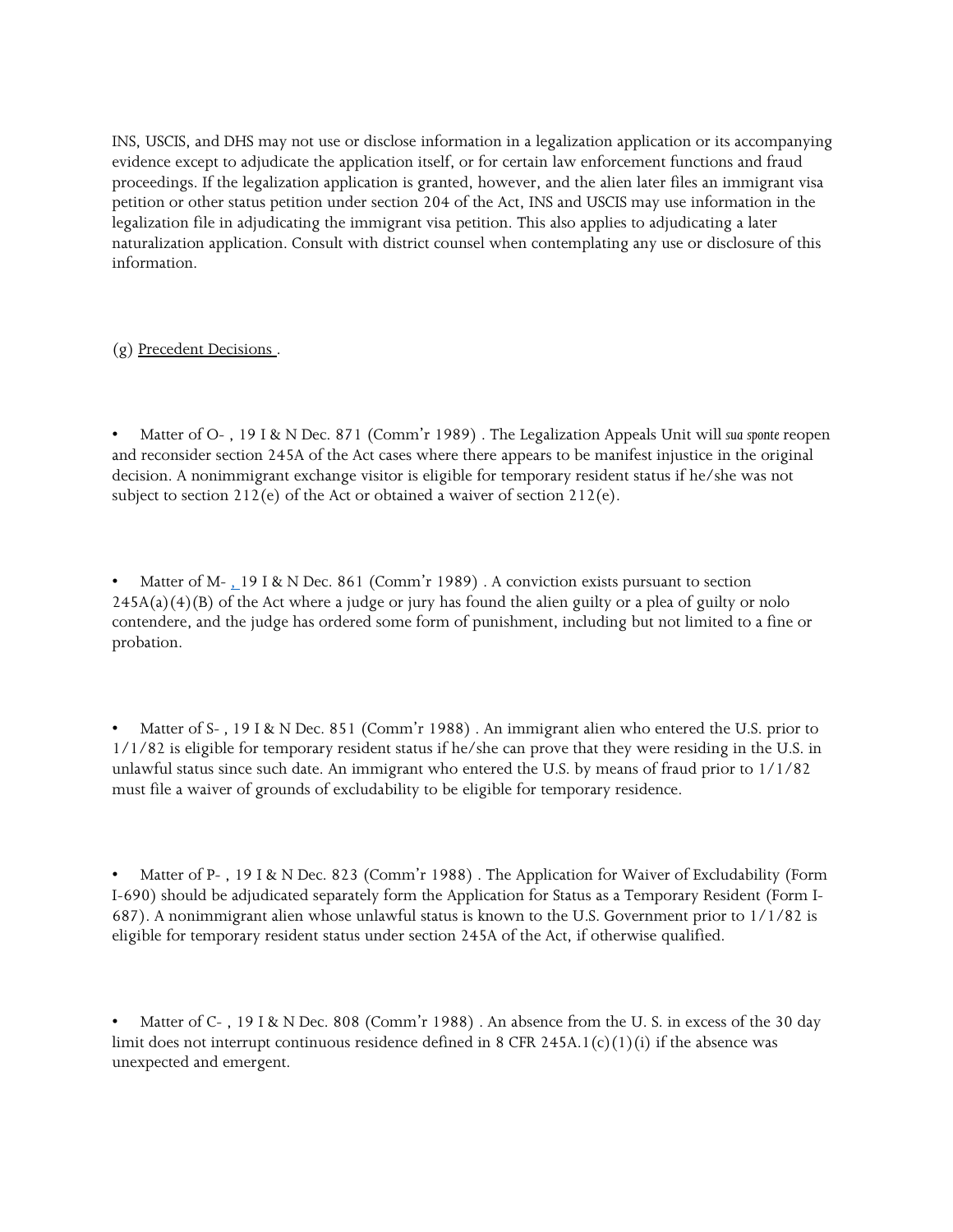not revealing unauthorized employment, did not obtain lawful status. Waiver of excludability is required • Matter of N  $_{-}$ , 19 I & N Dec. 760 (Comm'r 1988) . A student who acquired reinstatement by fraud, by prior to the grant of temporary residence.

 $\bullet$  . section 245A of the Act who commits a deportable offence must be terminated as a condition precedent to the commencement of deportation proceedings, except as provided by the "Medrano regulations" found at • Matter of Medrano , 20 I&N Dec. 21 (BIA 1990) . The status of a lawful temporary resident under 8 CFR 245a.2(a)(2)(ii).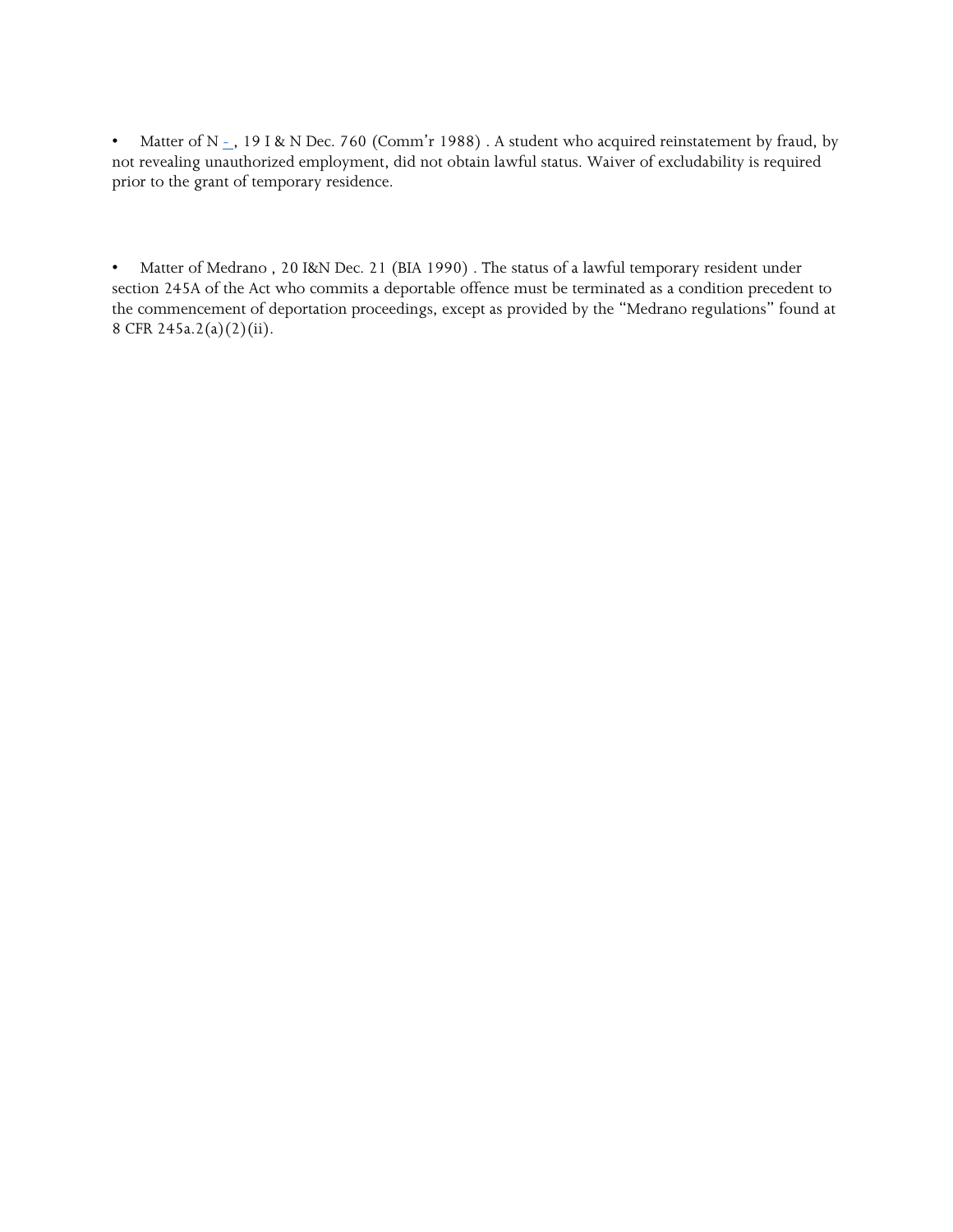# **24.3 Special Agricultural Worker (SAW) and Replacement Agricultural Worker (RAW) Programs.**

(a) The SAW Program .

The Special Agricultural Worker (SAW) provisions are contained in section 210 of the Act. This section of law provided a means for certain agricultural workers to attain temporary residence then later automatic adjustment to permanent residence.

(1) Jurisdiction .

 the Legalization Office located within a district and under the supervision of the District Director. The the jurisdiction of the Regional Commissioner. It was within this regional facility w here the final decision, in most cases, to grant or deny temporary resident status was made. In the latter part of 1991 most of the INS Headquarters. The final authority for the granting of Tem porary Residence under section 210 of the Act lies with the Service Center Director. Special offices were established within INS for the acceptance, review, and adjudication of applications under the Legalization and SAW programs. There were two types of offices established. The first office was second office, called the Regional Processing Facility (RPF), was located within a Service Center, and under legalization offices were closed and the workload was transferred to the district offices. The Regional Processing Facilities were combined with the Service Centers and no longer functioned as separate entities. The Service Centers were placed under the direct supervision of the Office of Service Center Operations in

(2) Definitions of SAW groups .

 only one hour of work per day was required to equal a man-day) in each of the 12 month periods ending on May 1, 1984, 1985, and 1986. The applicant must also have resided in the United States for six months, in the aggregate, in each of those 12 month periods. Group  $I$ : The applicant must have been employed in a qualifying agricultural occupation in the United States for 90 man-days in the aggregate (this means that the 90 days did not have to be consecutive and

Group II :The applicant must have been employed in the United States for 90 man-days in the aggregate, in qualifying agricultural employment, during the 12 month period ending May 1, 1986. There is no United States residence requirement for SAW Group II.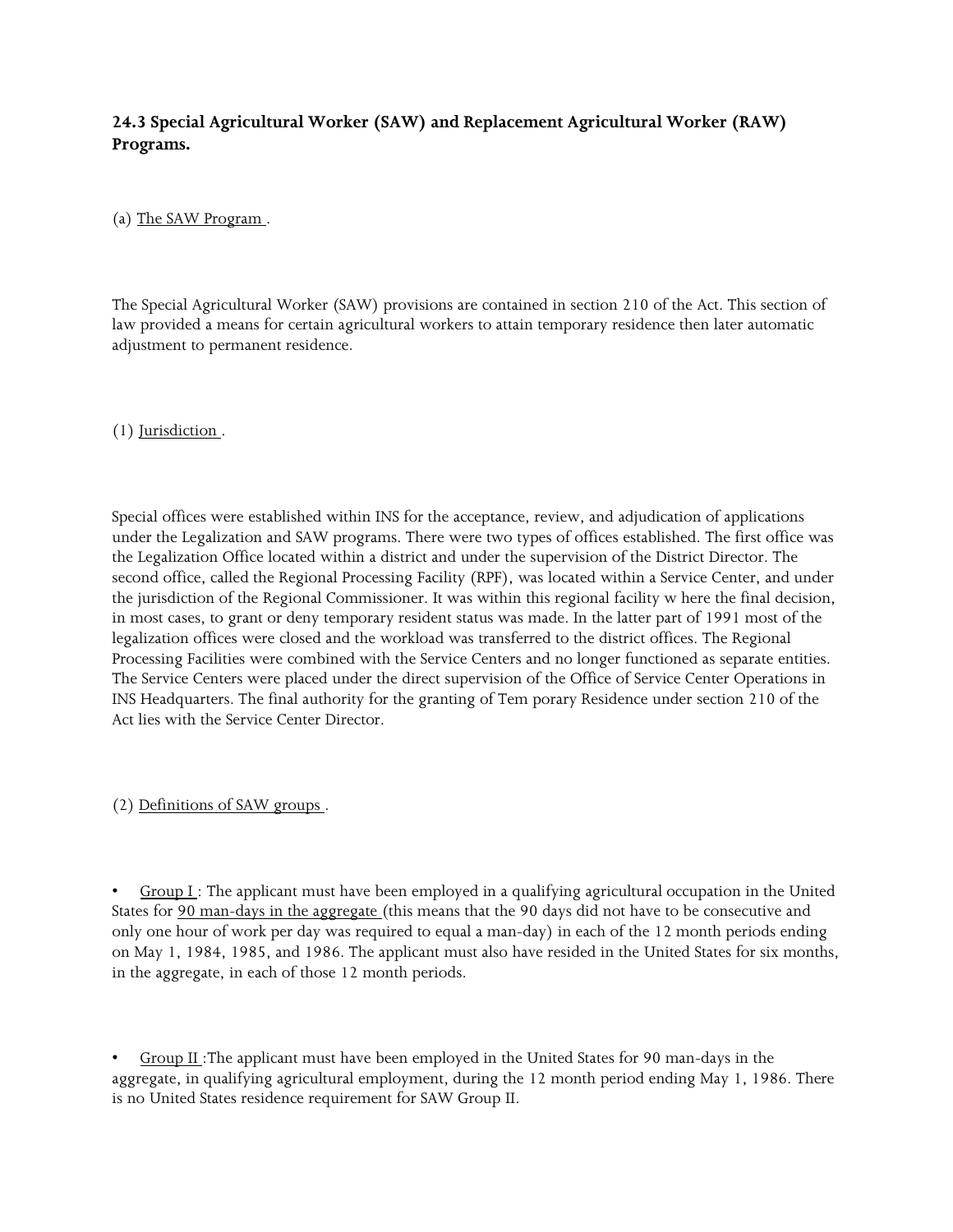There was a numerical limit of 350,000 placed on SAW Group I admissions. However, there was no limitation placed on SAW Group II admissions, and any SAW Group I applicants in excess of the limitation of 350,000 were granted SAW Group II status.

(3) Filing of the Application .

 The proper application to file to request classification as either a Group I or Group II SAW was the Form I- Qualified Designated Entity (QDE) (an organization approved by the Attorney General to accept and prescribed application filing period.), a designated Port of Entry or an Overseas Processing Office. A 90 700. The complete application contained Form I-700, Form I-693 (Medical Examination), Form FD-258 (Fingerprint Cards (2)), proof of identity, and evidence of eligibility. The forms could be filed with a process legalization applications. Authority for QDEs to accept applications expired at the end of the million series A-file was created for each applicant.

(4) Filing Period .

The filing period for SAW applications was from June 1, 1987 through November 30, 1988.

(5) Initial Review of the Application .

 evidence that he or she was eligible for temporary residence. The evidence must be verifiable. Proof of identity must be furnished. And if assumed names have been used by the alien, then proof of common identity must be furnished. Proof of the qualifying residence periods must be furnished by SAW Group I The Form I-700 was an application for temporary residence. The evidence supplied with the application was first reviewed by an officer in the District Office. The alien must prove by a preponderance of the applicants only. Proof of qualifying periods of employment must be furnished by all applicants.

(6) Initial Decision .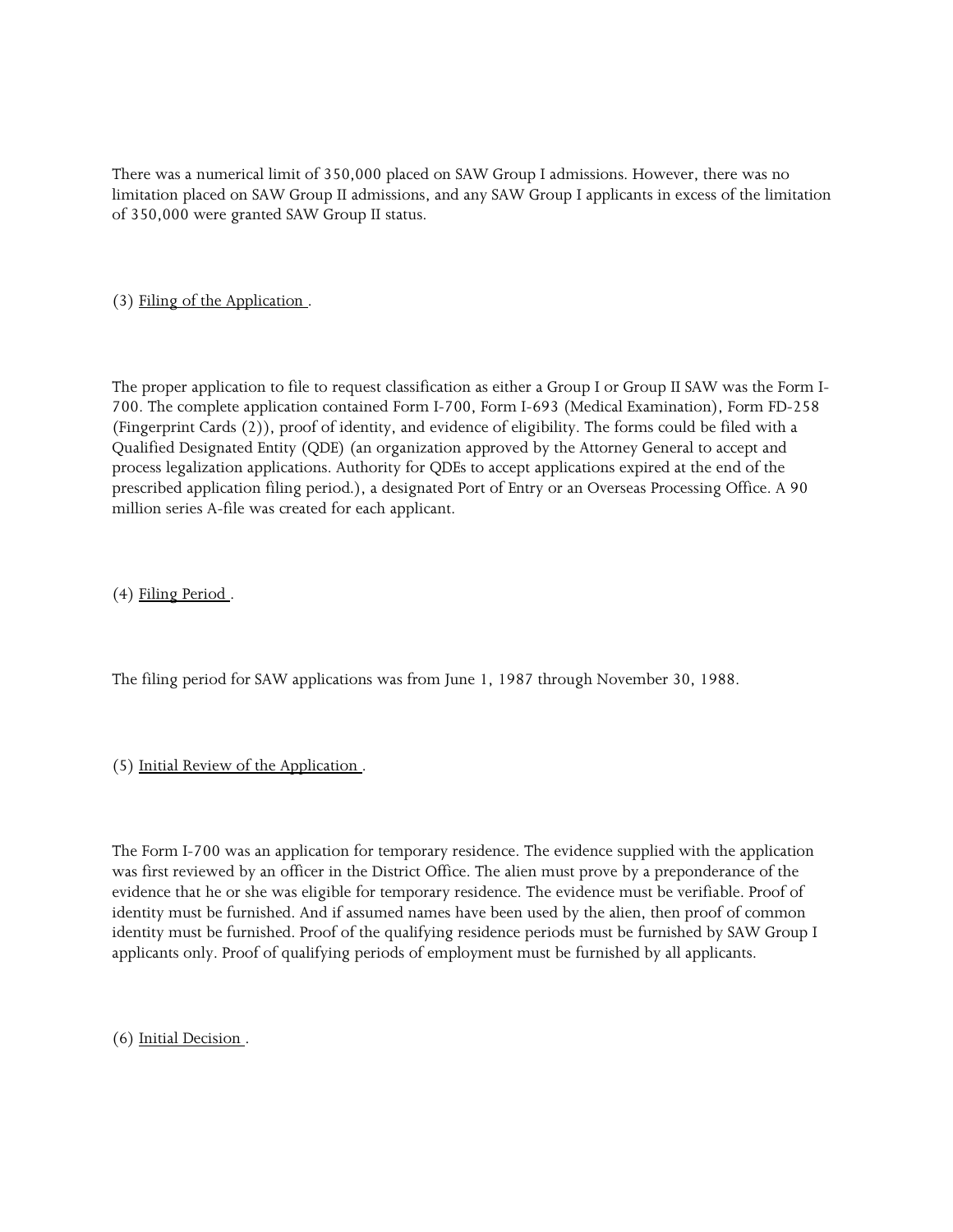An Adjudicator within the District Office will make a preliminary decision to grant or to deny the A-file. If the initial decision is to grant the application, an Employment Authorization Document, Form I- 688A, is issued to the alien. At this time the Temporary Resident Alien Card, Form I-688, is created and placed in the "A" file. If the initial decision is to deny the application on statutory grounds tha t do not allow for a waiver, no employment is authorized. The file is then transferred to the Service Center having application. Form I-696 will be completed, to document the officer's recommendation, and placed in the jurisdiction over the area where the alien resides.

(7) Final Decision .

 When the application for temporary residence was granted, a letter was sent from the RPF requesting the indicated that temporary residence was granted under section 210 of the Act. alien to report to a local office to receive the Form I-688, Temporary Resident Alien Card. The I-688

(8) Permanent Residence .

 Permanent residence was granted to SAWs by statute. All SAWs Group I became legal permanent residents on December 1, 1989. All SAWs Group II became legal permanent residents on December 2, 1990. Both groups were required to file Form I-90A to receive their alien registration cards, Form I-551.

(9) Admissibility .

 admissible to the United States for other grounds could file Form I-690, *Application for Waiver of Grounds of Excludability* , for all grounds contained in section 212(a) of the Act, except for those offenses defined in public charges); paragraph (2)(C) (relating to drug offenses, except for a single offense of simple The exclusion grounds that were not applicable to SAWs are paragraphs (5) (requirement for labor certification) and (7)(A) (immigrant visa requirement) of section 212 of the Act. Applicants who were not paragraphs  $(2)(A)$  and  $(2)(B)$  (relating to criminals); paragraph  $(4)$  (relating to aliens likely to become possession of marijuana, 30 grams or less); and paragraph (3) (security related grounds, except for subparagraph (3)). A felony conviction or conviction of three or more misdemeanors made the applicant ineligible for temporary residence.

(10) Denials .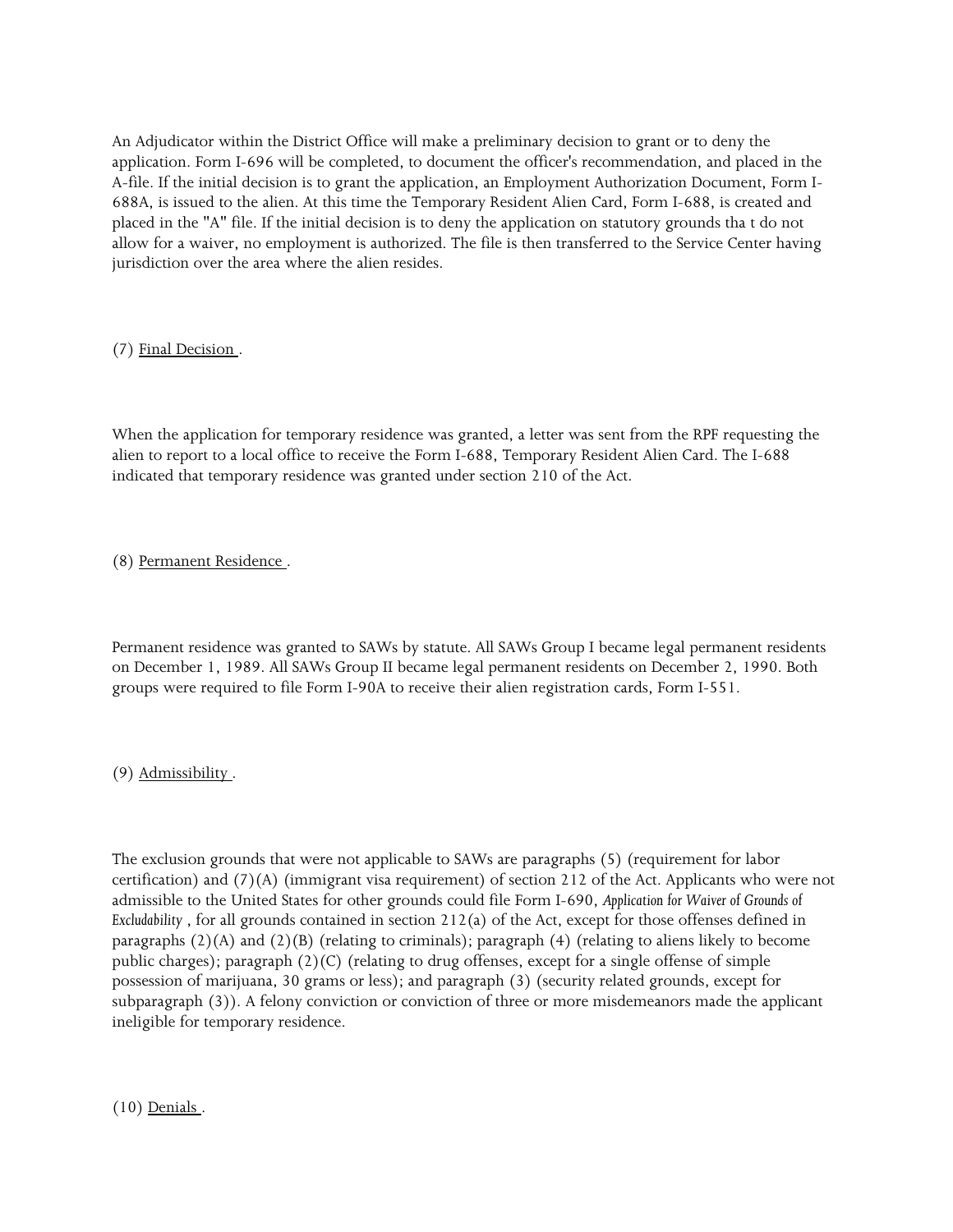not meet statutory requirements. The denial is issued on Form I-292 stating the reasons for the denial and informing the applicant of appeal rights. Should the District Director not wish to make the final decision, on Form I-692 setting forth the specific reasons for the denial and informing the applicant of appeal rights.  When the denial is issued the applicant should be sent three copies of Form I-694, *Notice of Appeal of Decision*  Under Section 210 or 245A of the Immigration and Nationality Act. If the decision of the District Director or the Administrative Appeals Office. Untimely appeals are accepted as motions to reopen and either granted on A final denial may be issued by the District Director in an admitted fraud case or where the applicant did with a recommendation of denial, the case could be referred to the Service Center Director having jurisdiction over the residence of the applicant. The denials issued by a Service Center Dir ector are issued Service Center Director is appealed, the appeal must be filed with the Director who denied the application within 30 days of receipt of the written denial. After receipt of the fee, the appeal is forwarded to the the basis of additional evidence submitted or forwarded to the Administrative Appeals Office.

#### (b) The Replacement Agricultural Worker Program .

 Section 210A of the Act, the Replenishment Agricultural Worker (RAW) program, was added by the 1986 workers to U.S. agricultural employers to alleviate possible shortages of workers for perishable crops. The with legal resident status if the Secretaries of Agriculture and Labor determined that a shortage of such workers existed. In the three year s during which the program was in place, however, a shortage of the statutory expiration date, INS removed the regulations implementing the RAW program on May 10, IRCA. According to section  $210A(a)(1)$  of the Act, the RAW program was to be effective from FY90 through the end of FY93. The program was enacted as a means of providing additional seasonal agricultural program allowed the government to replenish the supply of farmworkers by providing foreign workers agricultural workers was never found to exist. Therefore, no immigration benefits were ever granted through the RAW program. As Congress gave no indication that it would extend the RAW program beyond 1994.

(c) Confidentiality .

 INS, USCIS and DHS may not use or disclose information in a legalization application or its accompanying evidence except to adjudicate the application itself, or for certain law enforcement functions and fraud proceedings. If the legalization application is granted, however, and the alien later files an immigrant visa petition or other status petition under section 204 of the Act, INS or USCIS may use information in the legalization file in adjudicating the immigrant visa petition. This also applies to adjudicating a later naturalization application. Consult with district counsel when contemplating any use or disclosure of this information.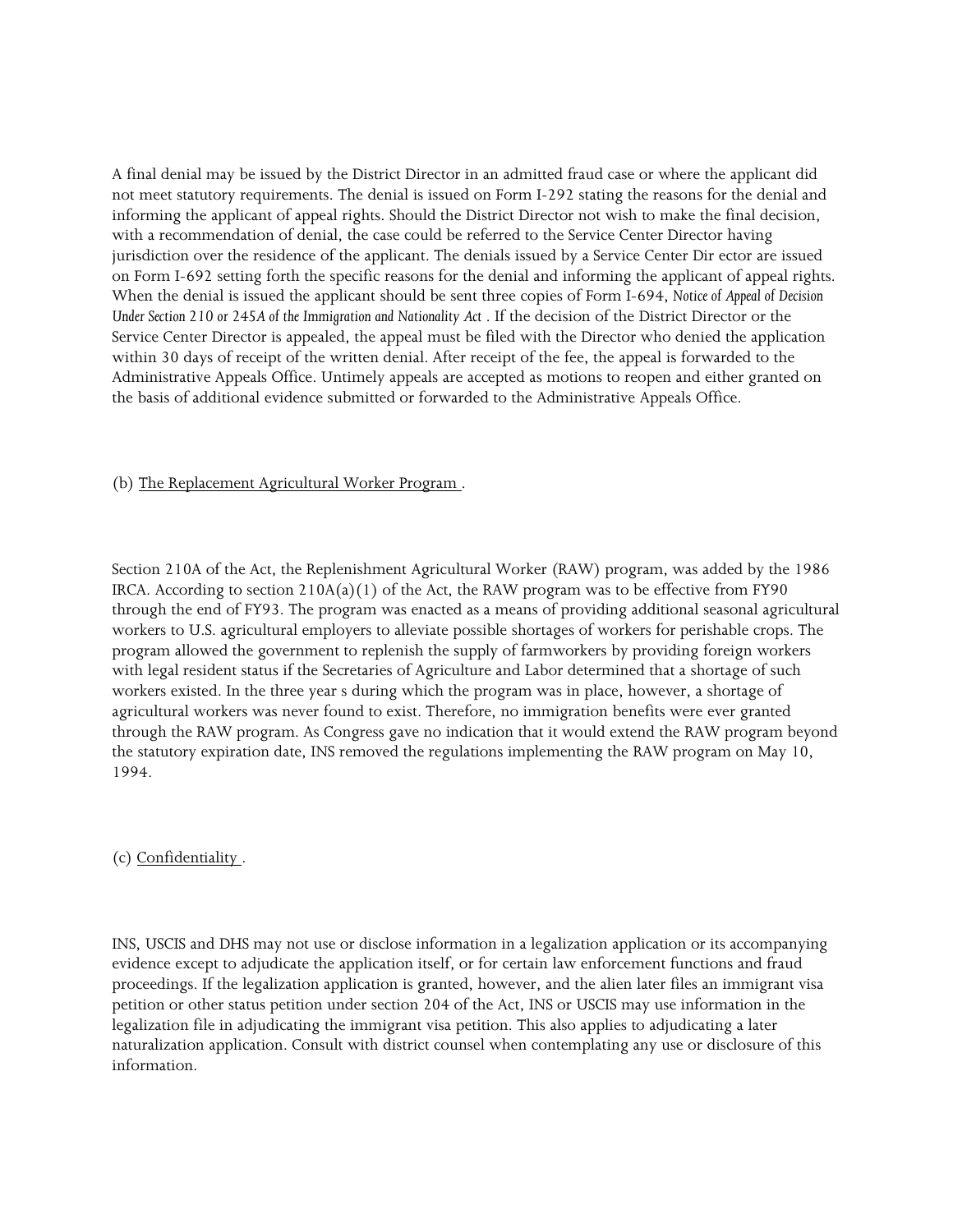(d) Precedent Decisions .

 $\bullet$  commits a deportable offense is not required to be terminated as a temporary resident as a condition • Matter of Juarez , 20 I&N Dec. 340 (BIA 1991) . The lawful temporary resident SAW who subsequently precedent to the commencement of deportation proceedings.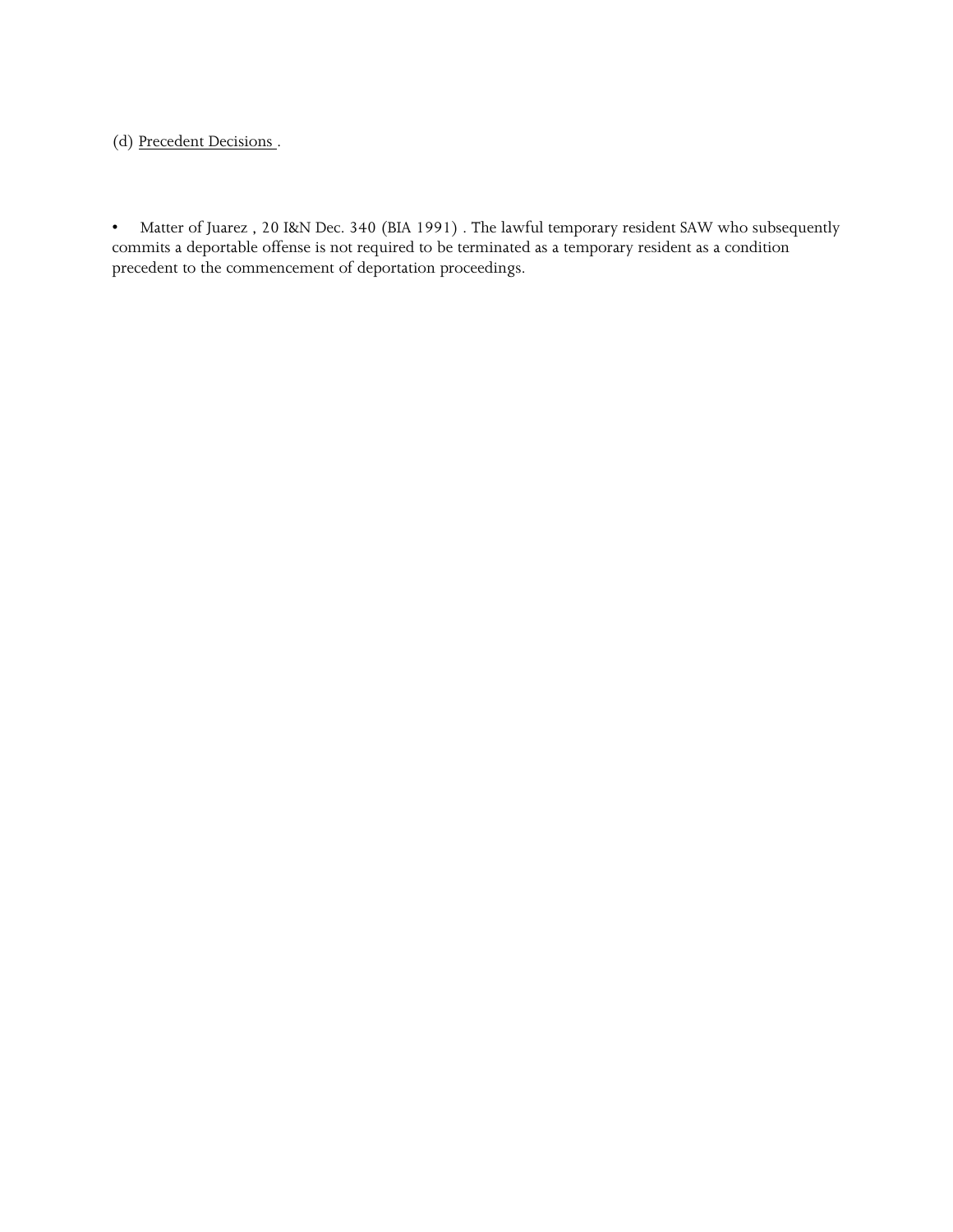### **24.4 Family Unity Program .**

(a) General .

 On November 29, 1990, The Immigration Act of 1990 (IMMACT), Public Law 101-649, was enacted. Section 301 of IMMACT provides for relief from deportation, and the granting of employment Act, or permanent residence under section 202 of the Immigration Reform and Control Act of 1986 authorization, to an eligible immigrant who is the spouse or unmarried child of a legalized alien holding temporary or permanent residence pursuant to sections 210 or 245A of the Immigration and Nationality (Cuban/Haitian Adjustment). This new program supersedes the administrative Family Fairness Program. The LIFE Act Family Unity program will be discussed in Chapter 24.6 of this field manual.

(b) Purpose .

 The purpose of the Family Unity Program is to provide a transition for certain family members of legalized aliens to family-sponsored second preference immigrant status. This is evident not only from section 301 of IMMACT, but also from its interrelationship with section 112 of IMMACT, which created up to an additional 55,000 visa numbers in fiscal years 1992, 1993, and 1994 for spouses and children of eligible legalized aliens under the family-sponsored second preference classification.

(c) Where to File .

 An application for benefits under the Family Unity program must be filed at the Service Center having jurisdiction over the alien's place of residence, on Form I-817, Application for Family Unity Benefits. A appealed. The applicant must submit another application to overcome the grounds of denial. separate application must be filed by each person claiming eligibility. Denial of an application may not be

Note:

 A separate Form I-765 , Application for Employment Authorization, is NOT required. As part of the settlement of a Nationwide class action lawsuit, Hernandez v. Reno, C.A. No. 9:93 CV 63 (E.D. Tex., filed December 30, 1997), INS agreed to provide for a single application for Family Unity benefits and employment authorization.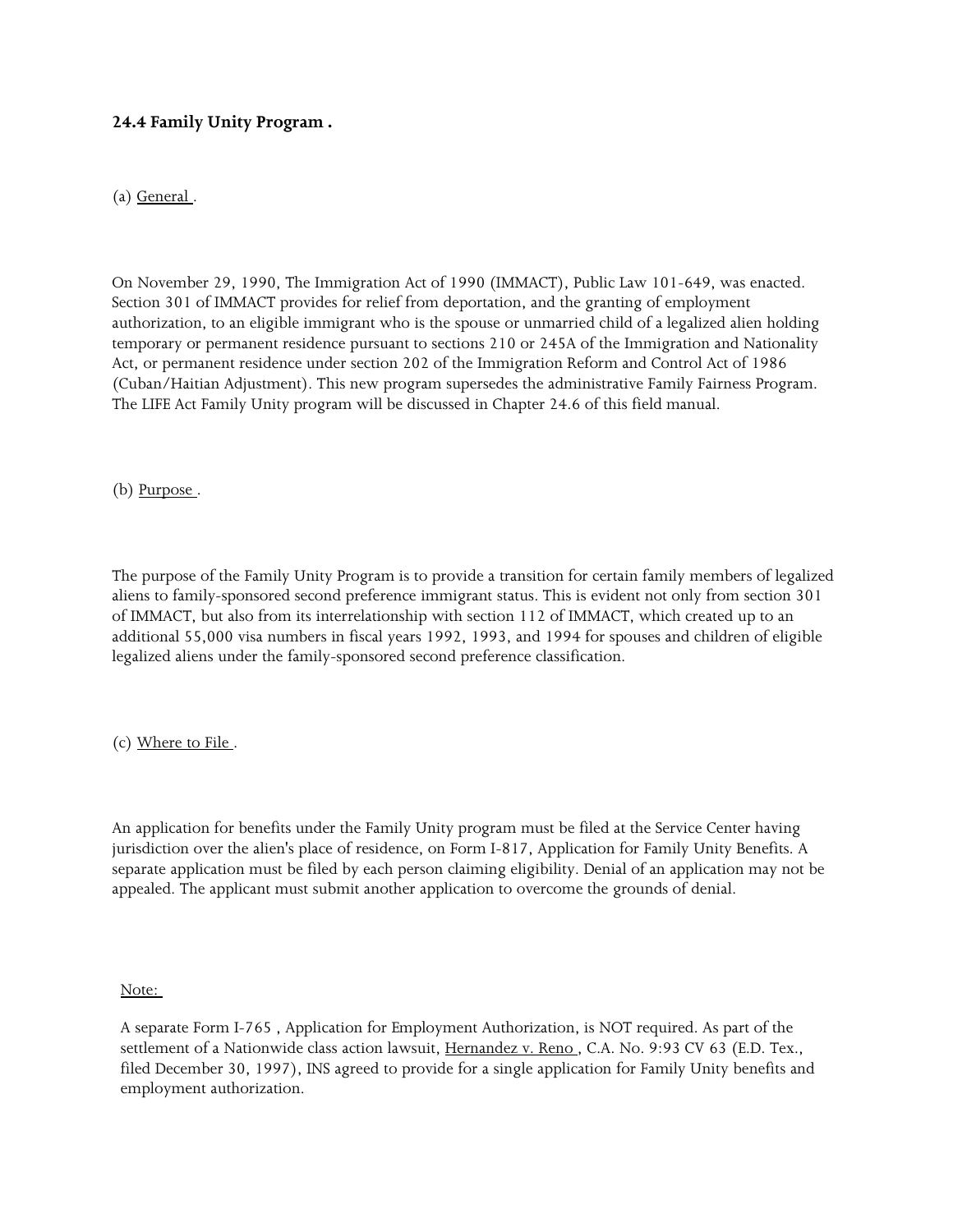(d) Basic Requirements for Family Unity . [Chapter  $24.4(d)(1)$  replaced 08-25-2009]

 The following requirements apply to all petitions filed for Family Unity under IMMACT 90, Public Law 101-649 :

 $(1)$  See section 210 of the Act. The applicant must have been the spouse or unmarried child of a legalized alien on May 5, 1988, or December 1, 1988 in the case of a legalized alien under the Special Agricultural Worker (SAW) program.

 the legalized alien, the applicant should not be found ineligible for Family Unity benefits based on the If on May 5, 1988, or where applicable, December 1, 1988, an applicant had the requisite relationship to occurrence of any of the following:

(A) the unmarried applicant subsequently marries; or

(B) the relationship between the applicant and the qualifying legalized alien spouse, though in existence on the above specified date ends after that date, whether voluntarily or involuntarily; or

- (C) the qualifying legalized alien parent is now deceased; or
- (D) the qualifying legalized alien spouse is now deceased.

 The applicant must meet all other eligibility requirements, see 8 CFR 236.12, and be otherwise eligible for the benefit.

 and been residing in the United States since that date. If the applicant leaves the United States without (2) The applicant must have entered on or before May 5, 1988 (or December 1, 1988, where appropriate),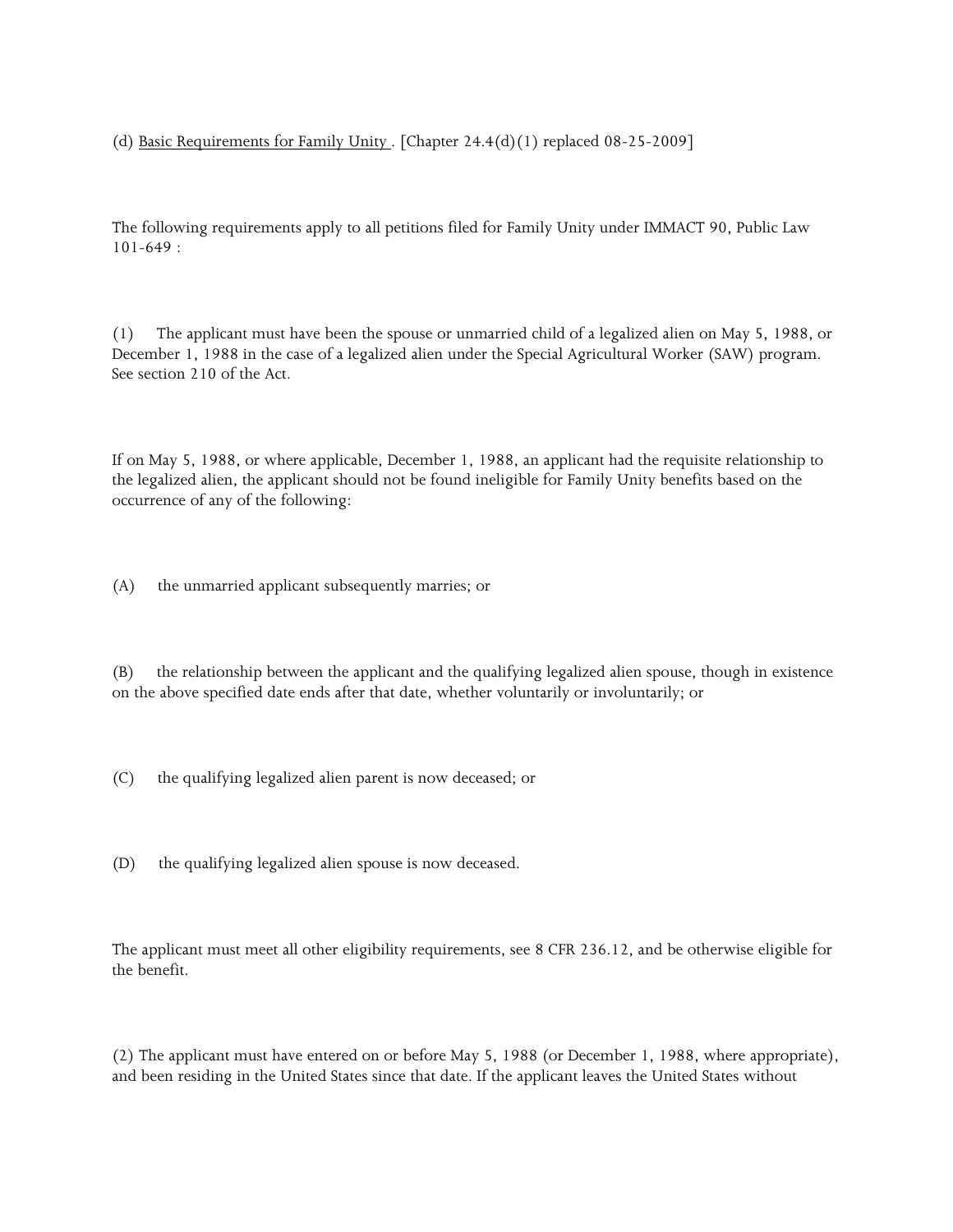advance parole after May 5, 1988 (or December 1, 1988, where appropriate) the I-817 must be denied; and

(3) The legalized alien must have filed for benefits on or before May 5, 1988 under section 245A of the Act or on or before December 1, 1988 under section 210 of the Act, or is a permanent resident under section 202 of the Immigration Reform and Control Act of 1986. (See also denied cases)

# (e) Legalization Application Pending as of May 5, 1988 .

 after that date will be treated as having been a legalized alien as of May 5, 1988 for purposes of the Family An alien whose 245A legalization application was filed on or before May 5, 1988 but not approved until Unity program. An alien whose 210 SAW application was filed on or before December 1, 1988 but not approved until after that date will be treated as having been a legalized alien as of December 1, 1988 for purposes of the Family Unity program.

(f) Ineligible Aliens .

The following categories of aliens are ineligible for benefits under the Family Unity program:

ground of inadmissibility described in section  $212(a)(2)$  or section  $212(a)(3)$  of the Act; (1) An alien who is deportable under any paragraph in section 237(a) of the Act, except paragraphs  $(1)(A)$ ,  $(1)(B)$ ,  $(1)(C)$ , and  $(3)(A)$ ; provided that an alien who is deportable under paragraph  $237(a)(1)(A)$  is also ineligible for benefits under the Family Unity program if deportability is based upon a

(2) An alien who has been convicted of a felony or three or more misdemeanors in the United States;

(3) An alien described in section  $241(b)(3)(B)$  of the Act; or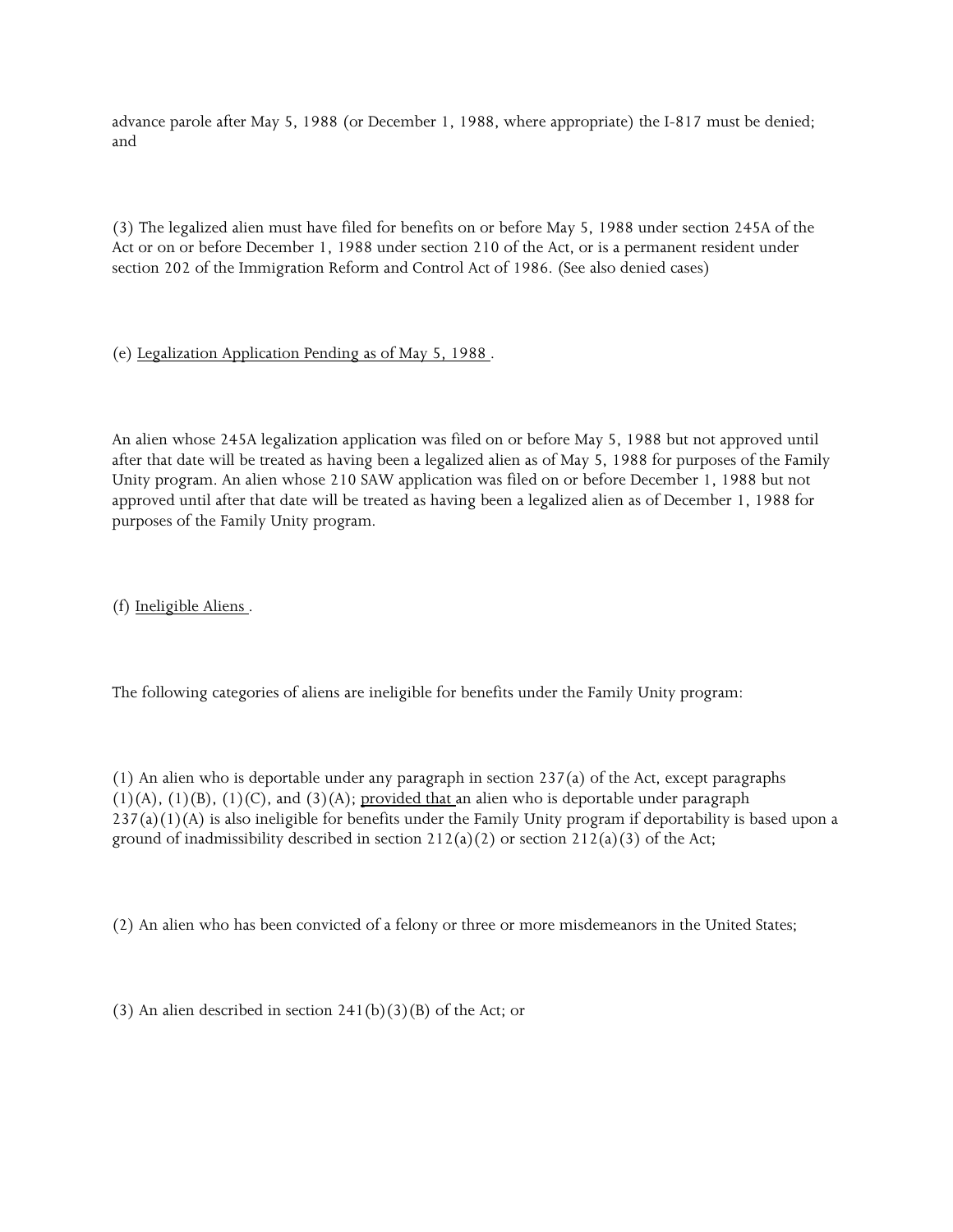(4) An alien who has committed an act of juvenile delinquency which if committed by an adult would be a felony involving violence.

 The regulations governing the family unity program are found at 8 CFR 236.10 through 8 CFR 236.18, Since these regulations are difficult to follow, the following is a list of those exclusion or deportation grounds which render an alien ineligible for Family Unity benefits.

- $\cdot$  237(a)(1)(A) Inadmissible at entry pursuant to:
- $\cdot$  212(a)(2) Criminal and related grounds
- $\cdot$  212(a)(3) Security and related grounds
- $237(a)(1)(D)$  Termination of conditional permanent residence
- $\cdot$  237(a)(1)(E) Smuggling
- $\cdot$  237(a)(1)(G) Marriage fraud
- $237(a)(2)$  Criminal offenses
- $\cdot$  237(a)(3)(B) Failure to register or falsification of documents
- $\cdot$  237(a)(3)(C) Document fraud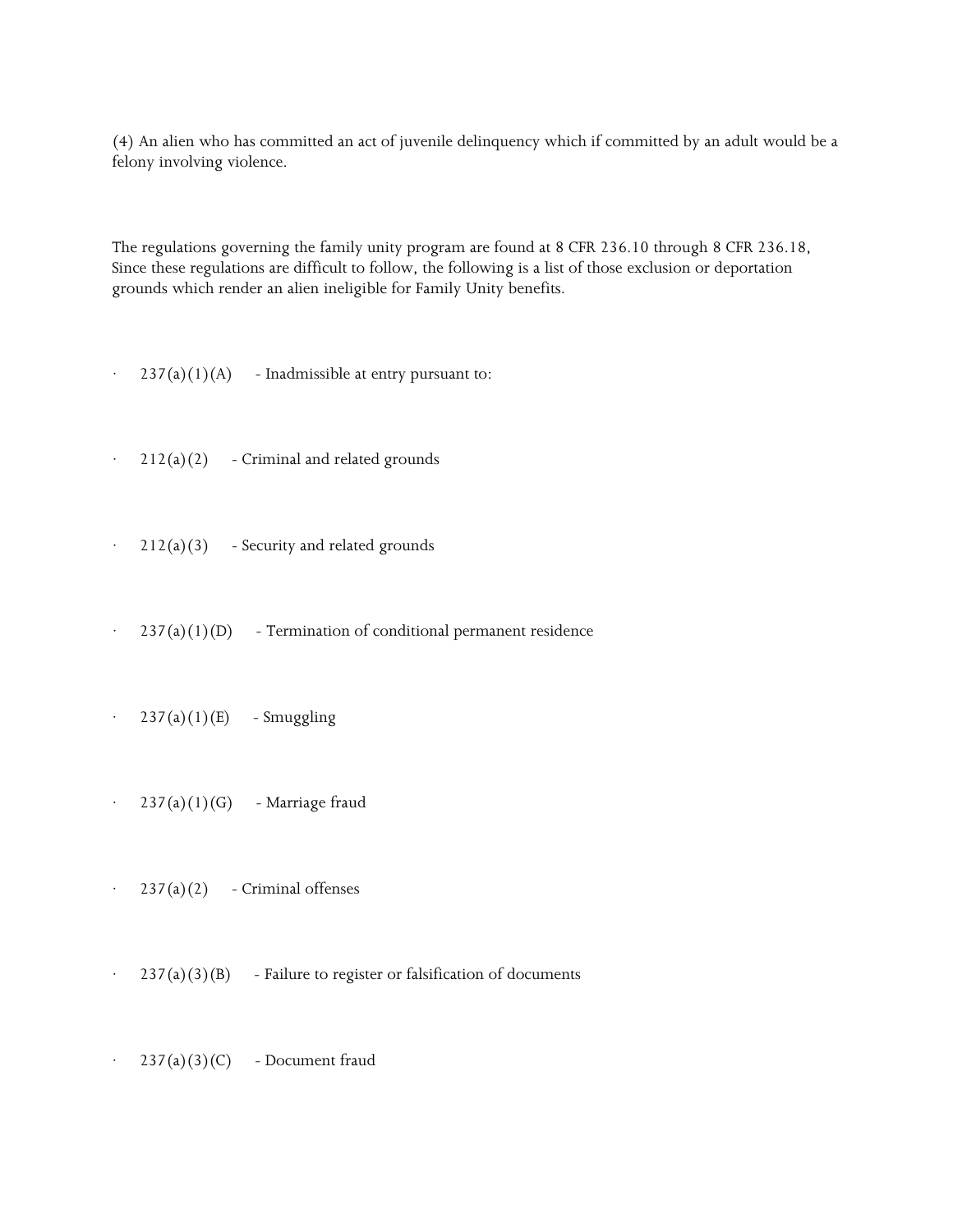- $237(a)(3)(D)$  Falsely claiming citizenship
- $237(a)(4)$  Security and related grounds
- $237(a)(5)$  Public charge
- $237(a)(6)$  Unlawful voters

 United States; aliens who have ordered, incited, assisted, or otherwise participated in the persecution of an is a danger go the community; aliens where there are serious reasons to believe a serio us nonpolitical · Other ineligible aliens include those convicted of a felony or three or more misdemeanors in the individual because of the individual's race, religion, nationality, membership in a particular social group, or political opinion; aliens who have been convicted by a final judgment of a particularly serious crime and crime was committed outside of the United States; aliens who are a danger to the security of the United States; and aliens who have committed acts of juvenile delinquency which if committed by an adult would be a felony involving violence.

(g) Approved Cases .

 from removal for a 2-year period. He or she will be deemed to be in an authorized period of stay. Such authorized period of stay will be deemed to begin as of the date the Form I-817 was filed and continues without interruption until the Form I-817 is approved and through the period the alien retains Family An alien whose application for benefits under the Family Unity program is granted will receive protection Unity protection.

(h) Employment Authorization .

 the protection from removal. An alien granted benefits under the Family Unity program is authorized to be employed in the United States and should be provided an Employment Authorization Document valid for the same 2-year period as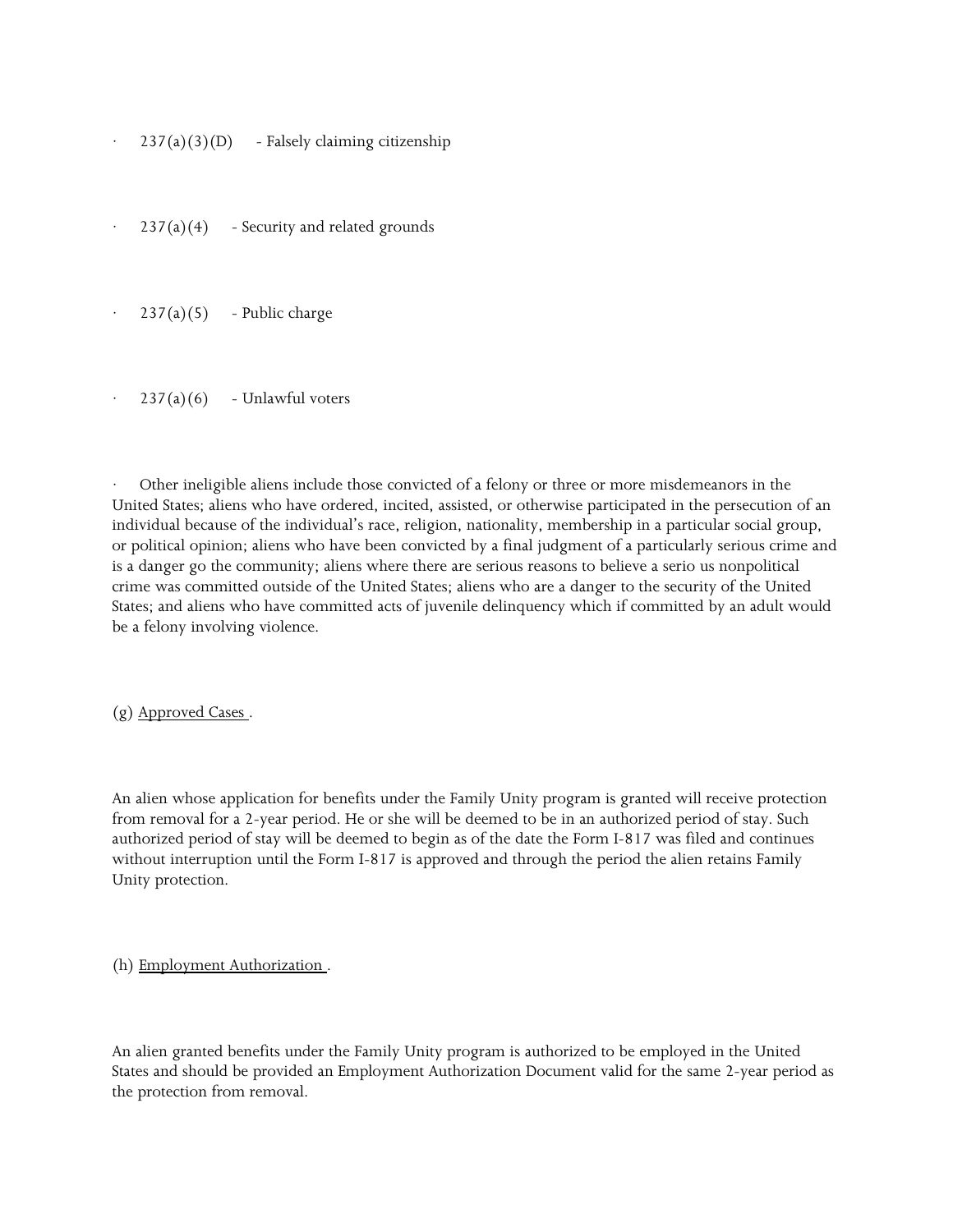(i) Travel.

director . (See also Chapter 54 of this field manual.) An alien granted Family Unity benefits who intends to travel outside the United States and then return must apply for advance authorization using Form I-131, Application for Travel Document. The authority to grant an application for advance authorization for alien granted family unity benefits rests solely with the district

(j) Denied Cases .

 an applicant will not be referred for an NTA until 90 days from the date of the denial, to allow the alien the opportunity to file a new I-817 application in order to attempt to overcome the basis of the denial. If an application is denied, the case will be referred to the district director with jurisdiction over the alien's place of residence for consideration of whether to issue a Notice to Appear (NTA). The first case denied for

(k) Extension of Family Unity benefits . [Chapter 24.4(k) replaced 08-25-2009]

 extension may be granted if the alien's eligibility for benefits under the Family Unity program continues. An application for an extension of Family Unity benefits must be filed by the alien on Form I-817. An

In addition, notwithstanding 8 CFR 236.15(e) , if an applicant for extension of Family Unity benefits demonstrates that he or she no longer has a petitionable relationship with a legalized alien, his or her application may be approved even though the applicant is the not the beneficiary of an I-130 petition.

However, applicants who still have a petitionable relationship with the legalized alien must still comply with the I-130 requirements of 8 CFR 236.15(e) .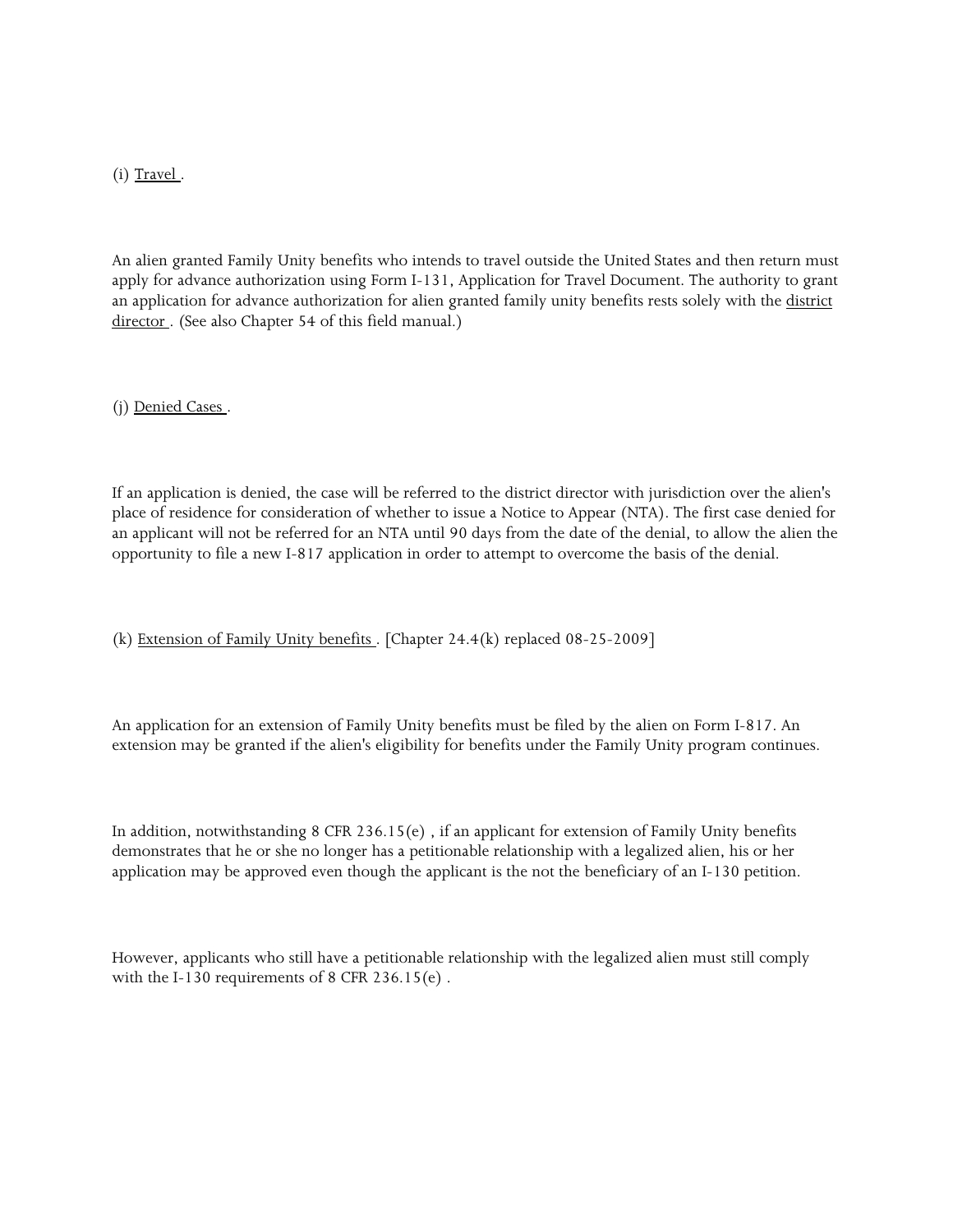# **24.5 Legalization Provisions of the LIFE Act (LIFE Legalization).**

(a) General .

 apply for adjustment of status to become LPRs under a modified version of section 245A of the Act. On December 21, 2000, the Legal Immigration Family Equity (LIFE) Act, Pub. L. 106-553, and the LIFE Act Amendments, Pub. L. 106-554, were passed. Section 1104 of the LIFE Act and its amendments (LIFE Legalization) allow eligible aliens who have been involved in certain long-standing legalization litigation to Implementation of the LIFE Legalization program started on June 1, 2001 with the publication of the interim rules (66 Federal Register 29661). Final rules were published on June 4, 2002 (67 FR 38341).

(b) Purpose .

 LULAC , and Zambrano ( *Catholic Social Services, Inc. v. Meese* , vacated sub nom. *Reno v. Catholic Social Services, Inc* .,  509 U.S. 43 (1993) *; League of United Latin American Citizens v. INS* , vacated sub nom. *Reno v. Catholic Social Services,*  Angeles, Chicago, Houston, and New York City. The purpose of the LIFE Legalization provisions was to remedy 3 long-standing class action lawsuits CSS, *Inc.* , 509 U.S. 43 (1993); and *Zambrano v. INS* , vacated, 509 U.S. 918 (1993)) brought against INS arising from the 1986 IRCA legalization program. It is estimated that there are approximately 200,000 long-term U.S. residents who are believed to be eligible for the LIFE Legalization program. INS launched a national public outreach campaign in January 2002 to publicize the program, with a concentrated effort in Los

(c) Eligibility Requirements .

(1) Eligible alien .

 Any alien who filed a written claim for class membership in one of the 3 lawsuits with the AG before October 1, 2000, is eligible to apply for adjustment of status to LPR under the LIFE Legalization program during the application period. This also includes a spouse or child as defined at section 101(b)(1) of the Act of the alien who was such as of the date the alien alleges that he or she attempted to file or was discouraged from filing an application for legalization during the original application period.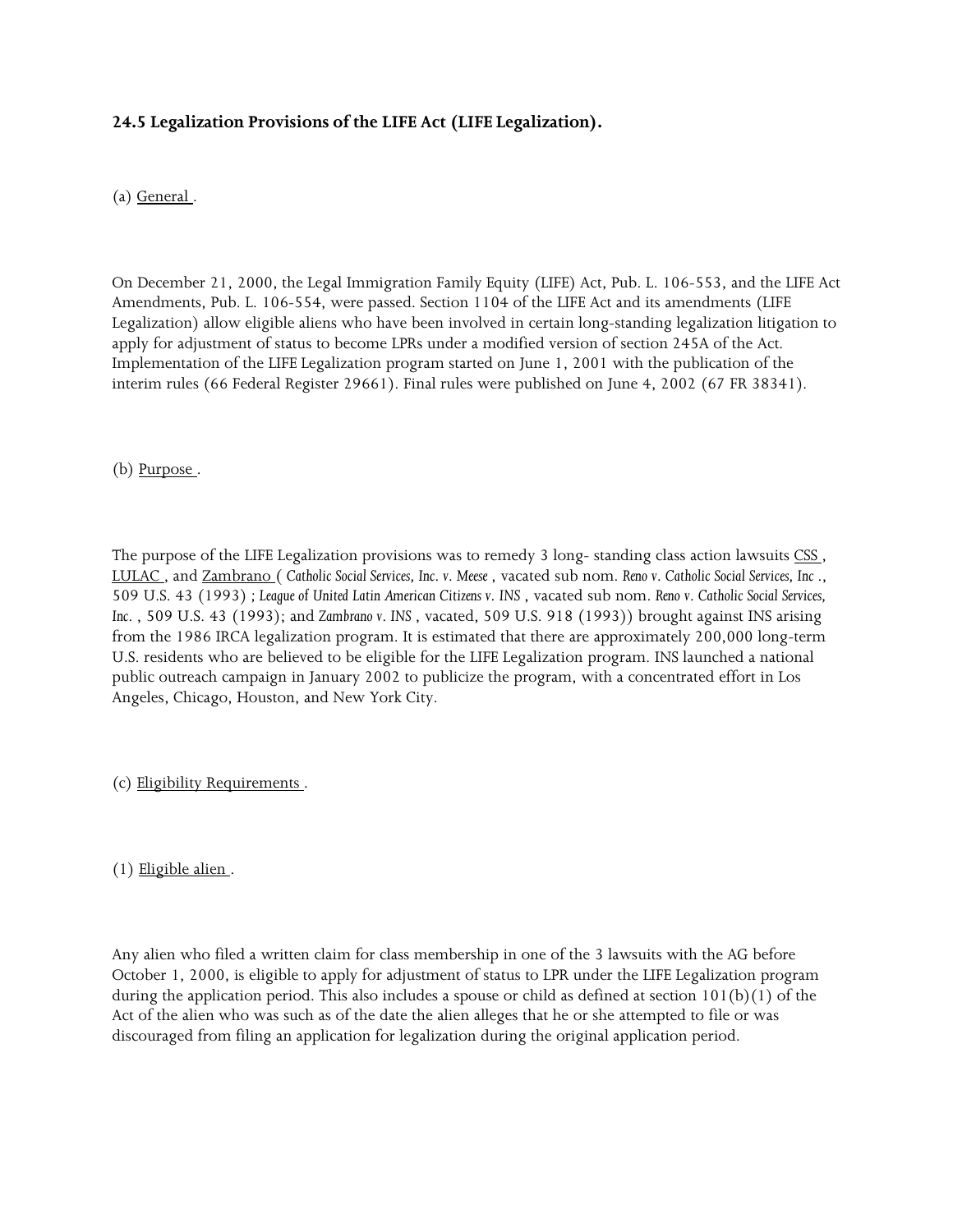# (2) Unlawful residence .

 the U.S. in an unlawful status since that date through May 4, 1988. They must have been continuously physically present in the U.S. during the final 18 months of this period, from November 6, 1986 until May LIFE Legalization applicants must have entered the U.S. before January 1, 1982, and resided continuously in 4, 1988.

(3) Admissibility .

 (requirement for labor certification) and (7)(A) (immigrant visa requirement) of section 212(a) of the Act.  *for Waiver of Grounds of Excludability* , for all grounds contained in section 212(a) of the Act, except for those The exclusion grounds that are not applicable to LIFE Legalization applicants are paragraphs (5) Applicants who were not admissible to the United States for other grounds could file Form I-690, *Application*  offenses defined in paragraphs  $(2)(A)$  and  $(2)(B)$  (relating to criminals); paragraph  $(4)$  (relating to aliens likely to become public charges); paragraph (2)(C) (relating to drug offenses, except for a single offense of simple possession of marijuana, 30 grams or less); and paragraph (3) (security related grounds, except for subparagraph (3)). A felony conviction or conviction of three or more misdemeanors renders the applicant ineligi ble under LIFE Legalization.

(4) Basic Citizenship Skills .

 knowledge or understanding of the history and government of the United States, or that they are LIFE Legalization applicants must show that they have a minimal understanding of ordinary English and a satisfactorily pursuing a course of study (recognized by the Attorney General) to achieve an understanding of English and U.S. history and government.

(d) Application .

(1) Where to File .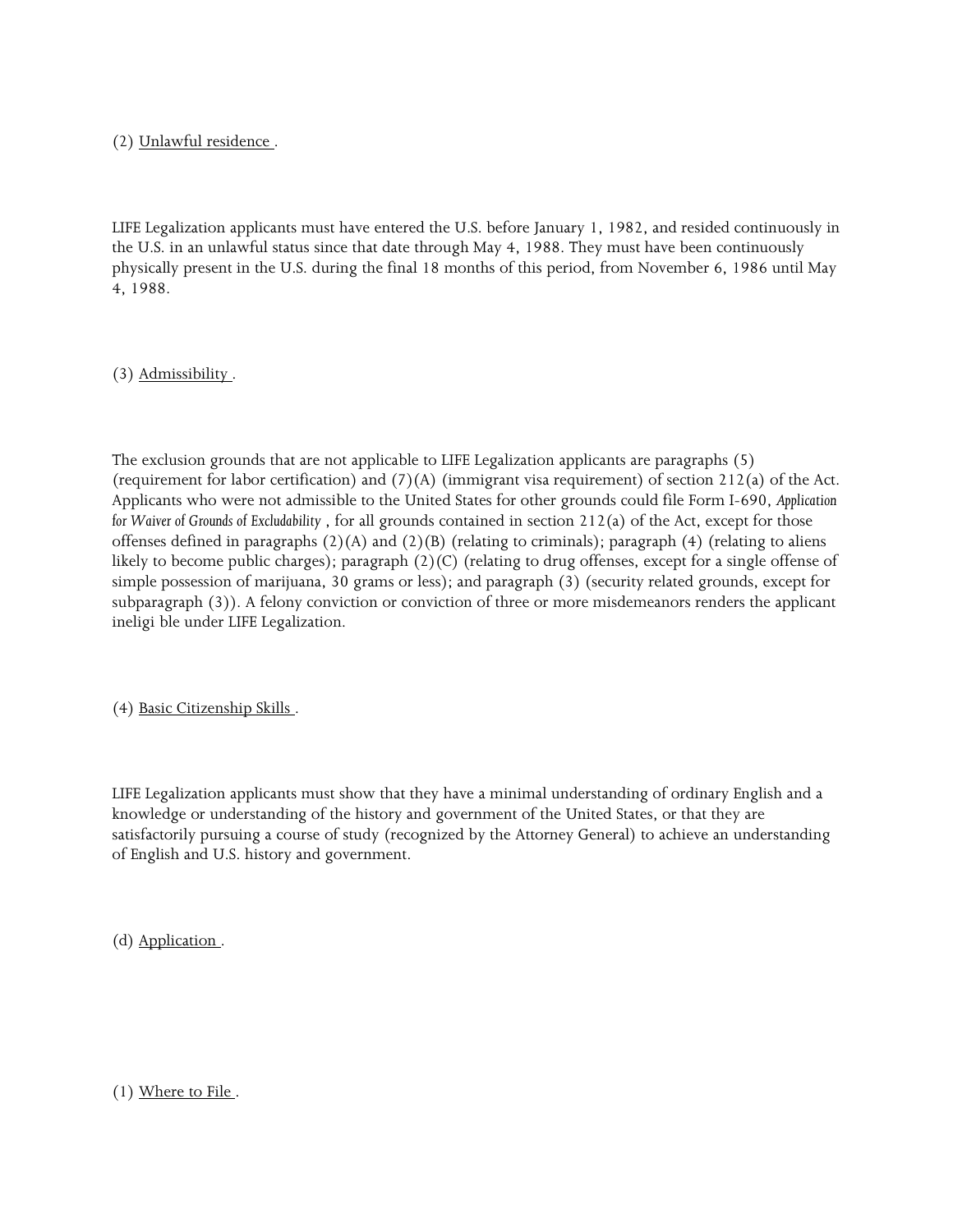The filing period for LIFE Legalization applications is from June 1, 2001 through June 4, 2003. Applicants required to submit a fingerprinting fee. For all applicants, a Form I-693, Report of Medical Examination, must file a completed Form I-485, Application to Register Permanent Residence or Adjust Status, along with proof of identity, and 2 photographs. Furthermore, applicants between the ages of 14 and 79 are must be completed by a certified civil surgeon. Specific instructions for LIFE Legalization applicants are on Form I-485 Supplement D, LIFE Legalization Supplement to Form I-485 Instructions.

(2) Filing Fees .

 The applicant must pay the filing fees for the Form I-485 and fingerprinting in effect at the time of filing (see 8 CFR 103.7 ).

(3) Work Authorization (EAD) .

 Applicants who applied for class membership before October 1, 2000, in the three legalization lawsuits will applications are pending by submitting a completed Form I-765 , *Application for Work Authorization* , with the appropriate fee, along with their Form I-485 to the same Chicago P.O. Box address. be entitled to work authorization. These individuals may obtain authorization to work while their

(4) Filing from Abroad .

Individuals residing outside the U.S. can apply for LIFE Legalization by following the same instructions. Furthermore, they can also apply for work authorization. However, an employment authorization document is not an immigration document for admission into the U.S.

 $(5)$  Travel.

Applicants who wish to travel abroad while their LIFE Legalization is pending are eligible to mail a completed Form I-131, *Application for Travel Document* , to the same Chicago P.O. Box address. In urgent humanitarian situations, applicants can file a completed Form I-131 with their local USCIS District Office.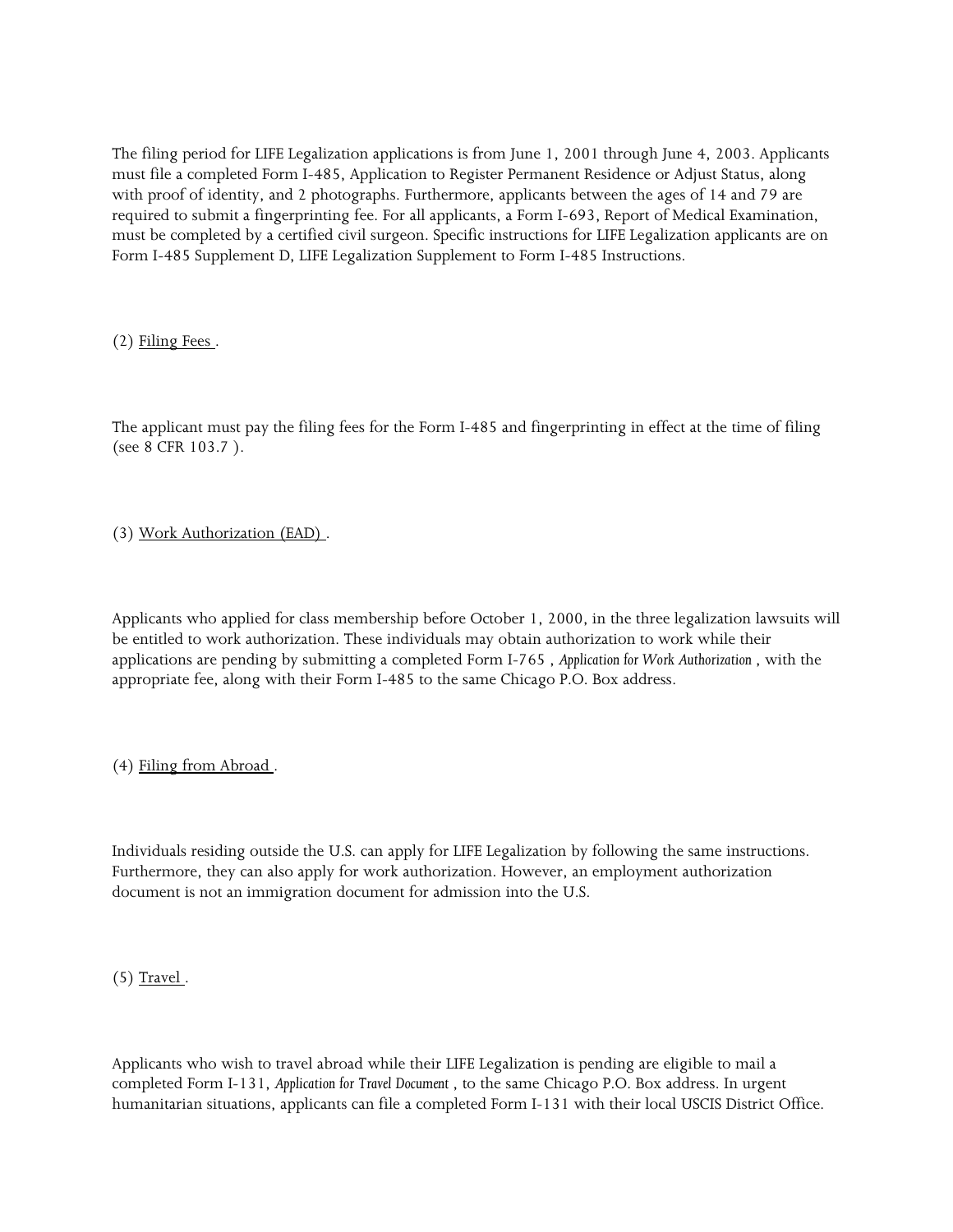determined on a case-by-case analysis. If the request for advance parole is granted, the applicant is permitted to return to the U.S. after traveling abroad in accordance with any terms and conditions placed exclusion and who depart the U.S. are subject to certain bars to obtaining LIFE Legalization unless they  apply for and obtain approval of Form I-212, *Application for Permission to Reapply for Admission after Deportation or*  As with any other parole requests, the decision on whether to grant advance parole is discretionary and on the advance parole document. Individual s who are subject to a final order of removal, deportation or *Removal* , prior to their departure from the U.S.

(e) Benefits .

 LIFE Legalization provides eligible applicants with work authorization and a stay of removal or deportation proceedings or orders, while their adjustment applications are pending.

# (f) Preliminary Processing :

 The evidence supplied with the application is first reviewed by an officer at the National Benefits Center (NBC) to establish that the applicant meets the basic qualifying criteria to apply: he or she is an eligible alien, and he or she is not statutorily ineligible due to a felony conviction or convictions of three or more the District Office with jurisdiction over the applicant's residence for an inter view and adjudication of the skills, etc.). If more than one A-file exists for an applicant, files should be consolidated prior to forwarding. If filed by the applicant, EAD and advance parole requests may be processed after such applicant passes the preliminary processing. If the applicant lacks sufficient evidence to pass the preliminary processing, a Notice of Intent to Deny should be issued. misdemeanors. If the applicant passes the preliminary processing at NBC, the application is forwarded to remaining eligibility requirements (e.g., continuous residence, physical presence, admissibility, citizenship

(1) Eligible Alien .

The alien must prove that he or she (or spouse or child of such an alien) filed a written claim for class membership in CSS, LULAC, or Zambrano with the AG before October 1, 2000.

(A) A number of written forms were used for this (e.g., Form I-687, pre-printed forms not produced by INS, affidavits, etc.). The form is considered to be a claim for class membership if it contains the name of an alien who alleges that he/she was "front-desked" or "merely discouraged" from filing an application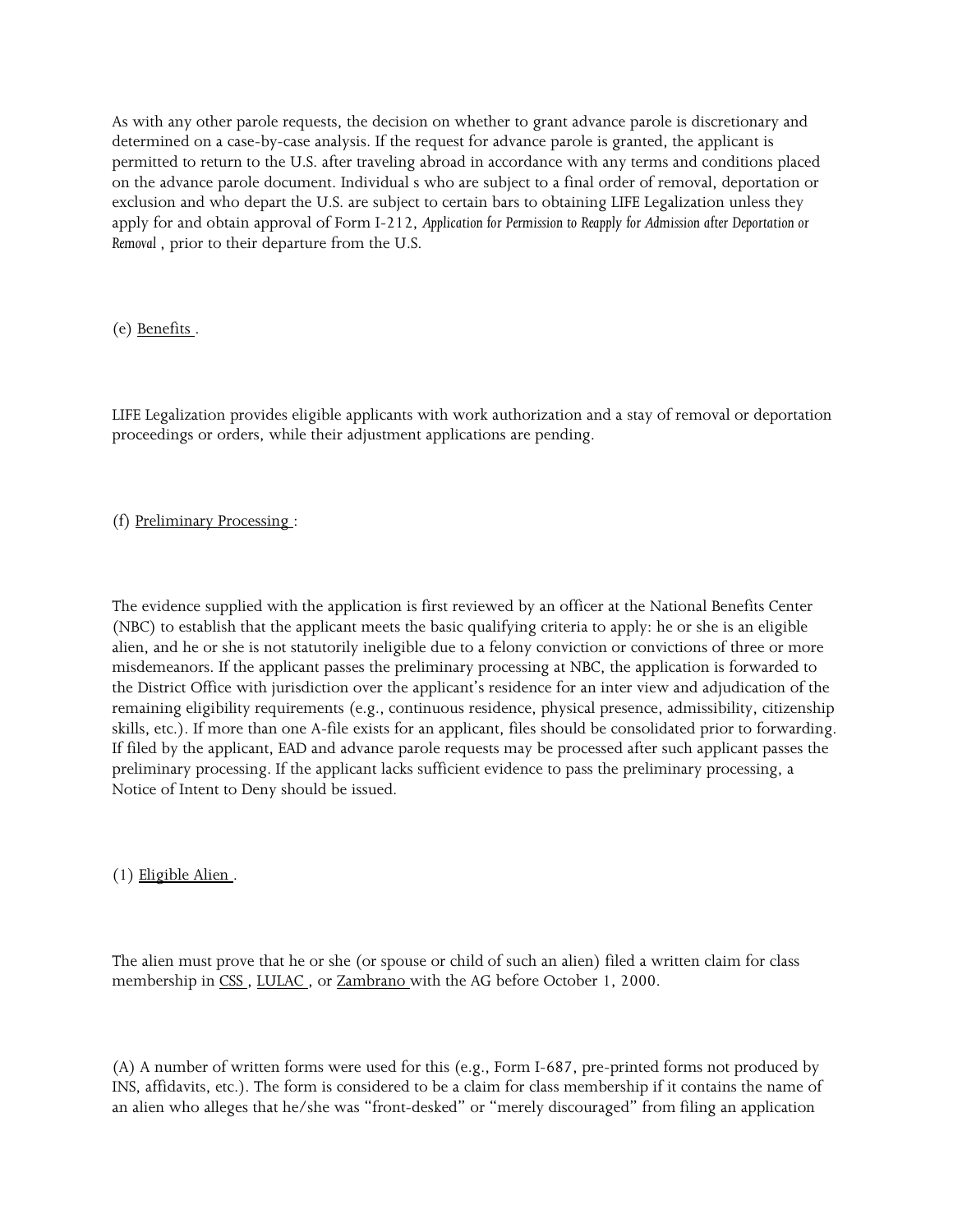check to see if it may contain names of family members who would be able to qualify as principal during the 1986 IRCA application period on the basis of allegations presented in the three lawsuits. If the applicant has INS or USCIS records, check in all the records and files for any evidence of written claim for class membership. It is noted that INS recorded only one name per application for class membership so applicants under LIFE Legalization.

 (B) INS recorded the class action claims in USCIS using the COA codes CS, LU, and ZM, thus it is likely that the applicant will have such a code in USCIS. Another possible USCIS code is PEN.

(C) An applicant who was the child or spouse of a principal alien between May 5, 1987 and May 4, 1988, and whose principal alien filed a written application for class membership before October 1, 2000, is deemed to have filed an application for class membership.

(2) Statutorily Ineligible .

 A preliminary criminal records check should be performed on the applicant to see whether he/she has a felony conviction or conviction of three or more misdemeanors. If so, this would render the applicant statutorily ineligible to apply for LIFE Legalization.

(g) Interviews .

 Scheduling of interviews is determined by the District Office. The District Office should review the file to additional evidence prior to or at the time of the interview. determine if a Request for Evidence needs to be mailed with the interview notice. Applicants may submit

(h) Adjudication Standards .

During the interview and adjudication of a LIFE Legalization application, an eligible alien must establish that he or she: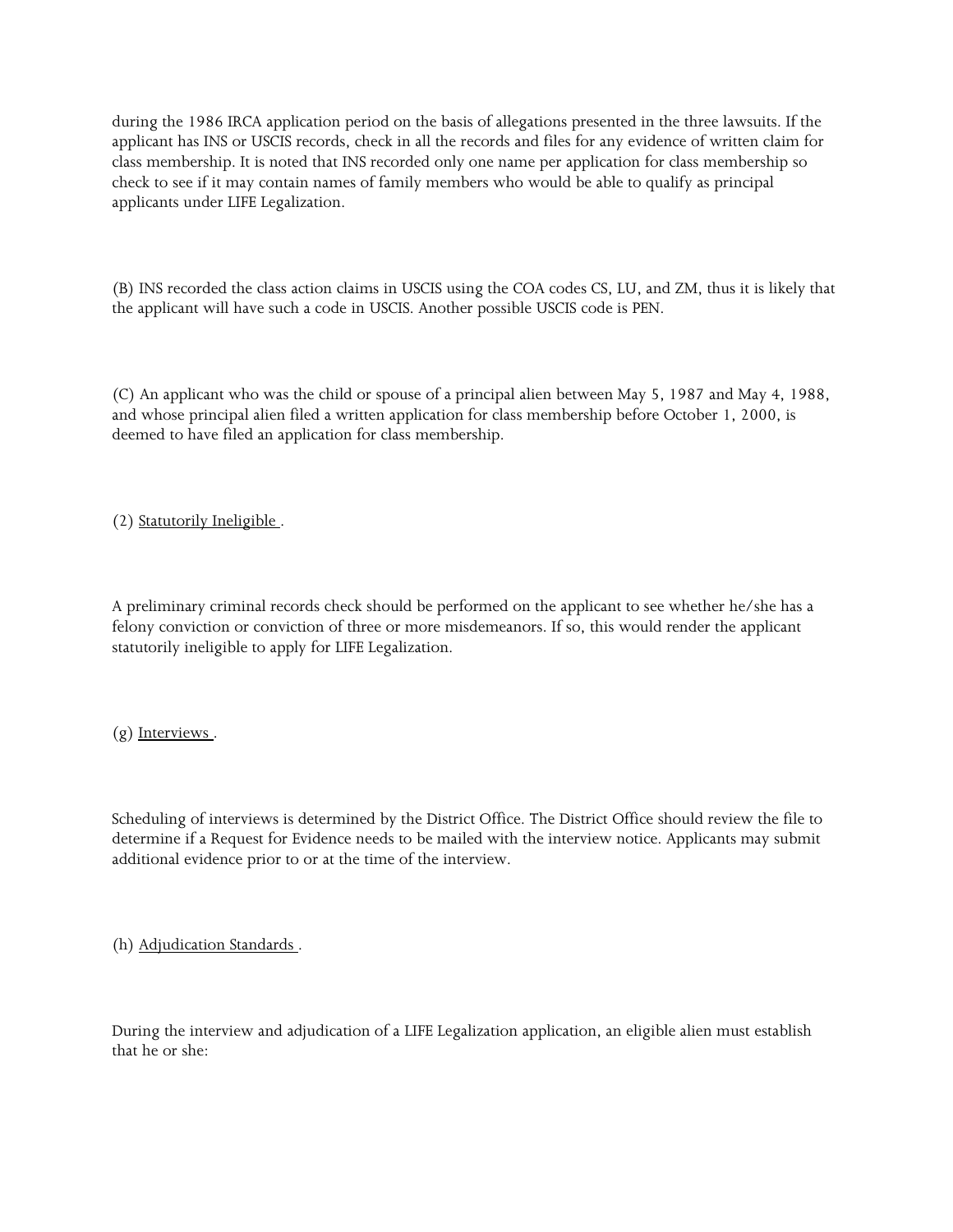(1) Properly filed an application for adjustment pursuant to LIFE Legalization;

(2) Filed a written claim for class membership with the Attorney General before October 1, 2000;

 (3) Entered the U.S. before January 1, 1982, and thereafter resided in continuous unlawful status since such date through May 4, 1988;

(4) Was continuously physically present in the U.S. from November 6, 1986 through May 4, 1988;

(5) Is admissible to the U.S.;

(6) Has not been convicted of a felony or three misdemeanors;

 (7) Has never assisted in the persecution of any person or persons on account of race, religion, nationality, membership in a particular social group, or political group; and

(8) Possesses basic citizenship skills or is satisfactorily pursuing a course of study to achieve these basic citizenship skills.

 (i) Entered the U.S. Before January 1, 1982, and Thereafter Resided in Continuous Unlawful Status since Such Date Through May 4, 1988.

 Carefully check the evidence submitted to establish that the applicant entered the U.S. before January 1, 1982 either as a nonimmigrant or without inspection. If during this period, the alien was outside the U.S. under a deportation order, this breaks his/her continuous residence.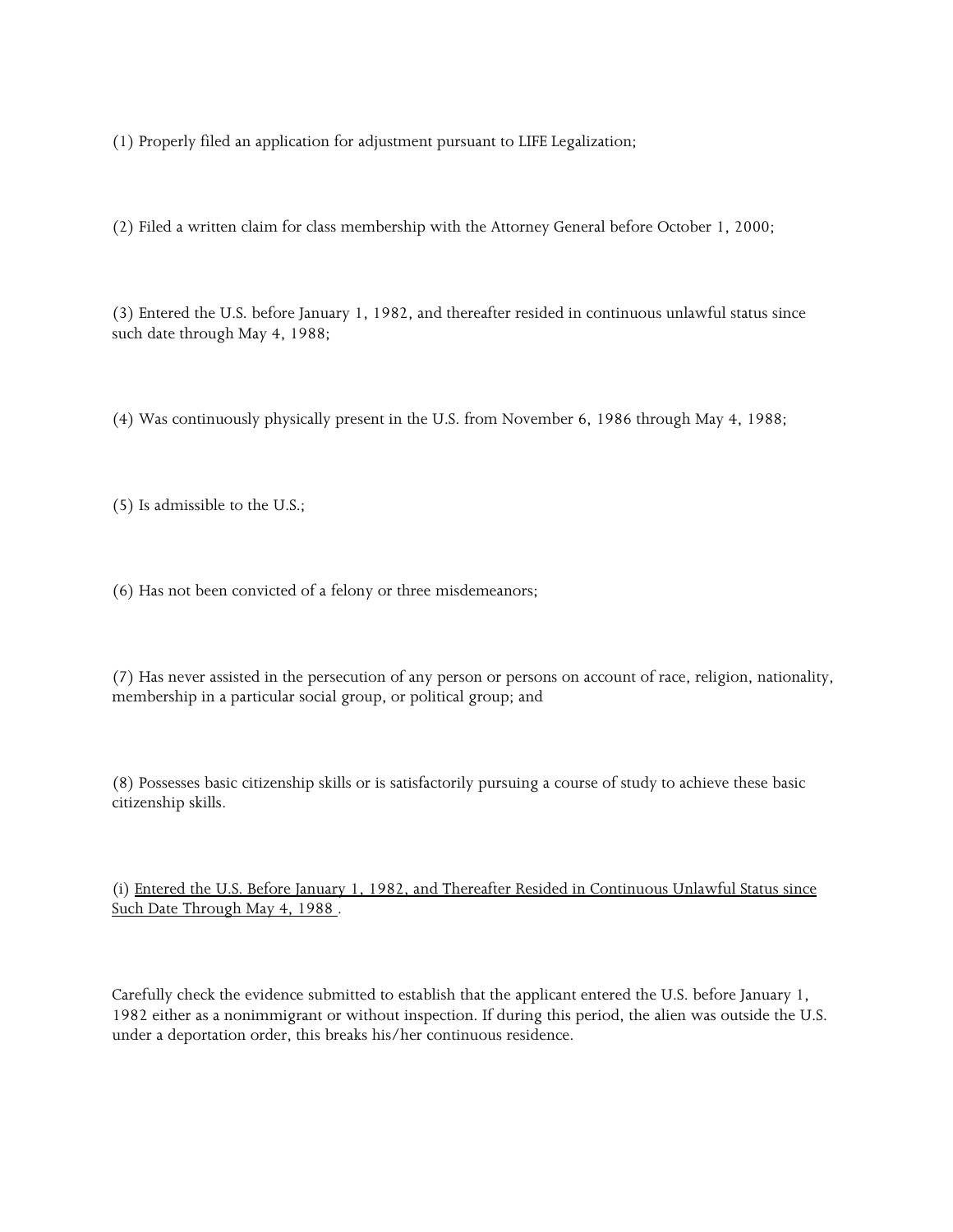(j) Was Continuously Physically Present in the U.S. from November 6, 1986, Through May 4, 1988 .

 Evidence of physical presence may consist of any documentation issued by any governmental or nongovernmental authority, provided it has the applicant's name, dated at time of issuance, has signature, seal, or other authenticating instrument of the authorized representative of the issuing authority.

(k) Departures from the U.S. Between November 6, 1986, and May 4, 1988 .

Any departure during this time must have been brief, casual and innocent so as to not interrupt continuous physical presence. Failure of an alien to have advance parole should not be considered.

(l) Criminal Convictions and Inadmissibility .

(1) No Waivers Allowed .

 No waivers are permitted and the application may be denied without an interview if the record of proceeding contains court documents evidencing the following conviction(s):

felony, three or more misdemeanors, persecution of others, crime involving moral turpitude (section  $212(a)(2)(A)(i)(I)$  of the Act),

multiple criminal convictions ( section  $212(a)(2)(B)$  of the Act),

controlled substances traffickers (section  $212(a)(2)(C)$  of the Act),

controlled substances ( section  $212(a)(2)(A)(i)(II)$  of the Act),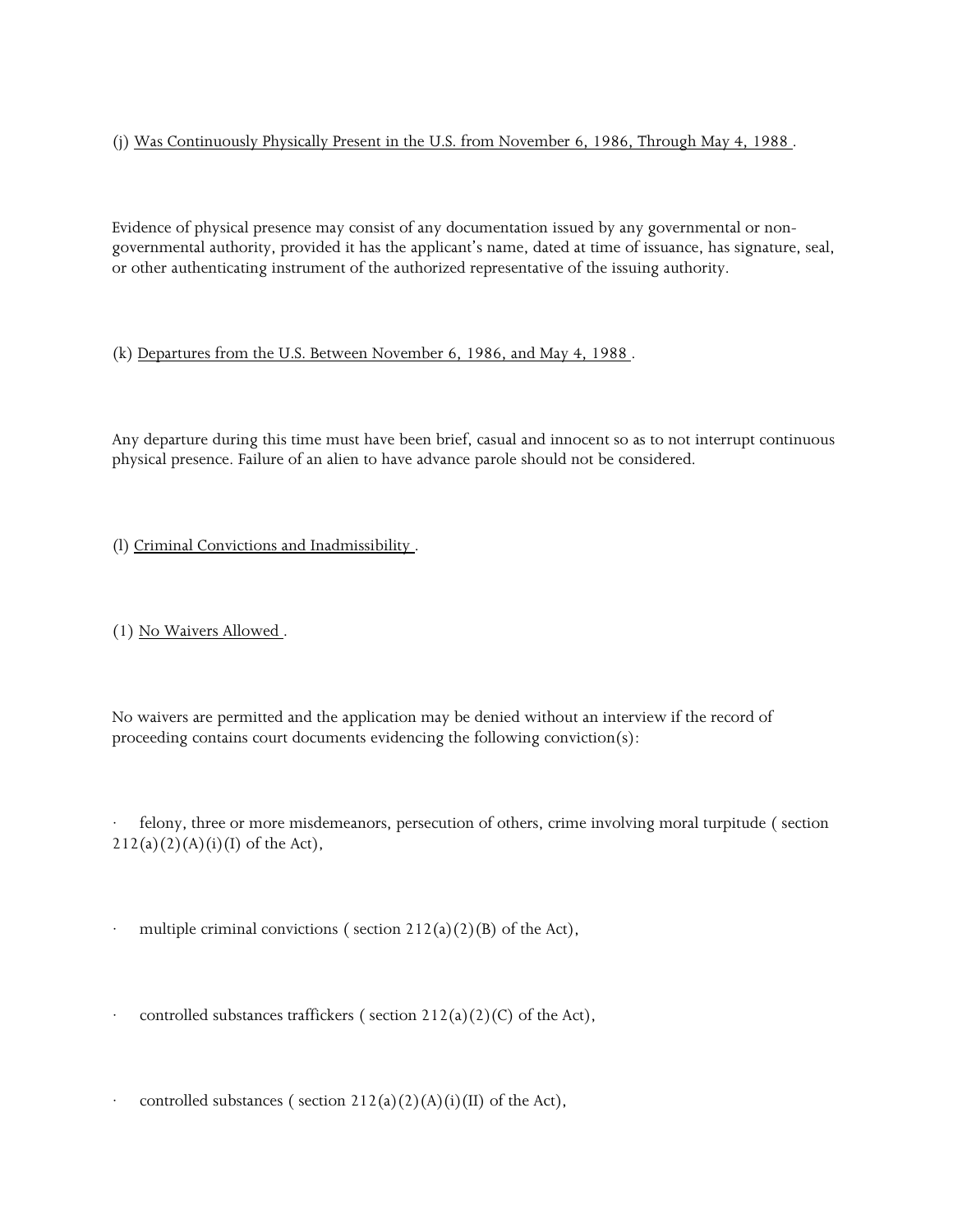security and related grounds ( section  $212(a)(3)$  of the Act).

### (2) Waivers Allowed .

 applicants but they may apply for a waiver of those grounds on Form I-690, *Application for Waiver of*  Section  $212(a)(9)(A)$  and section  $212(a)(9)(C)$  of the Act have not been waived for LIFE Legalization *Excludability* .

### (3) Automatically Waived .

 LIFE Legalization applicants are not subject to unlawful presence ground of inadmissibility pursuant to section  $212(a)(9)(B)$  of the Act as this section has been waived for these applicants.

(m) Public Charge .

 history in the U.S., to include the period prior to the 1986 advent of employer sanctions. The "Special Rule" should be applied in LIFE Legalization cases which allows INS or USCIS to look retrospectively at an alien's employment history when determining whether he/she is prospectively likely to become a public charge. Accordingly, INS and USCIS will take into account an alien's employment

(n) Citizenship Skills .

 learning institution, he/she may not have to pass the citizenship test. This requirement may be waived for applicants age 65 or older, or for medical reasons. If the applicant has a high school diploma, GED, or certification from a state-recognized, accredited

(o) Consideration of the LIFE Legalization Application under IRCA .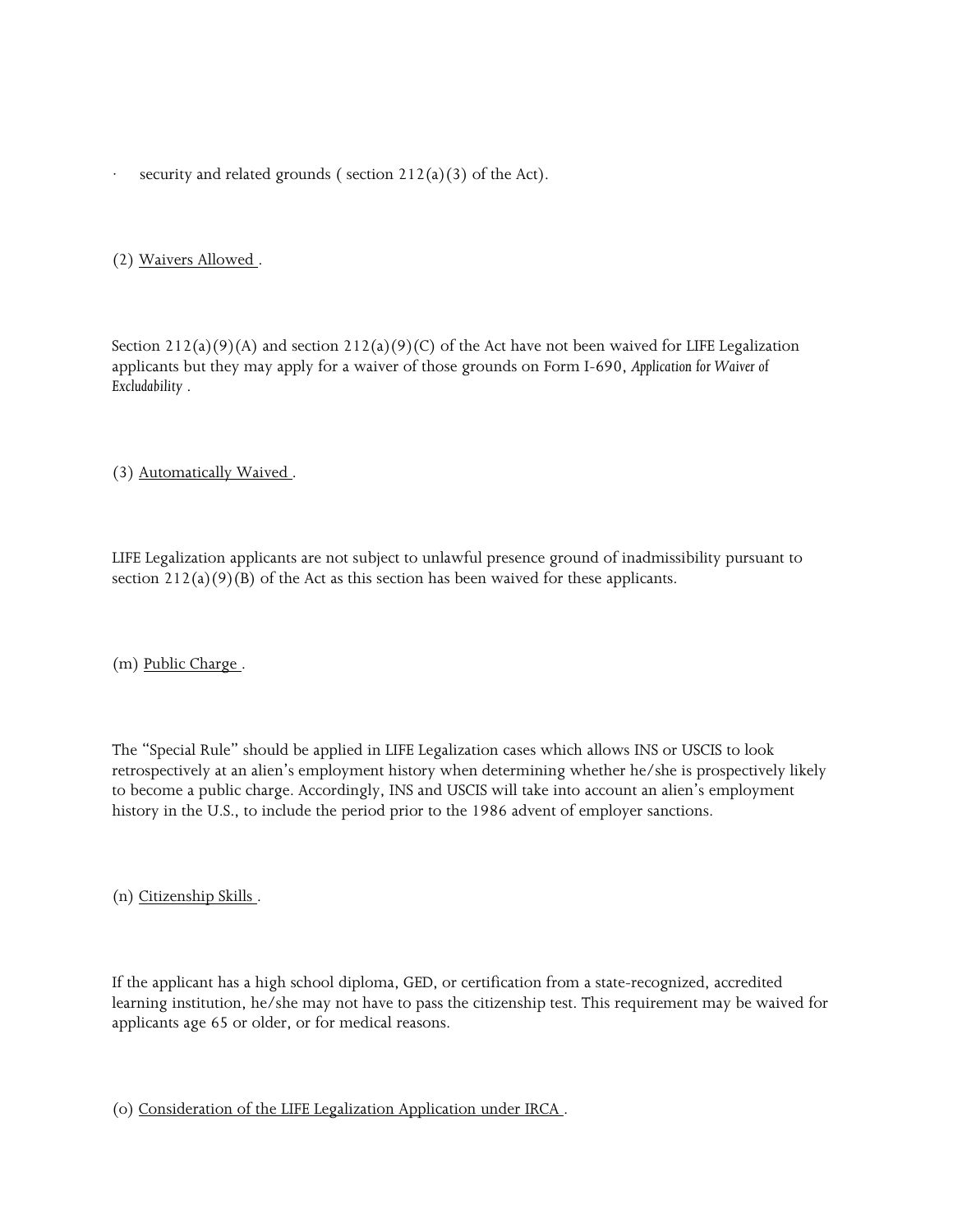An applicant who has established that he/she registered for class membership as required but otherwise does not qualify for adjustment under LIFE Legalization, must be given consideration to whether he/she could be granted temporary resident status under IRCA § 201. For instance, under IRCA, an alien need not show residence or presence after the application was filed. In such an adjudication, the "date of filing the LIFE Act provisions of section 245A of the Act. application" is deemed to be the date the applicant establishes that he/she was front-desked or discouraged from filing. If the applicant has established eligibility for adjustment to temporary resident status, the LIFE Legalization application shall be deemed converted to an application for temporary residence under the pre-

(p) Failure to Appear .

 If the applicant fails to appear for the first scheduled interview, check to ensure the notice was sent to the last known address of record. 30 days after the first no-show, a second interview notice should be sent, which should inform the applicant that failure to appear will result in the denial of the application.

(q) Approval .

 If the application is approved, the applicant should receive temporary evidence of LPR status. The COA for applicants adjusting to LPR status under LIFE Legalization is W46 . Upon approval, update CLAIMS and Copies 1 and 3 of Form I-181 to reflect date, place, and COA (Copy 1 stays in A-file, send A-file to NRC)(send Copy 3 to MSC). If biometric data has not been received, MSC will refer the applicant for an appointment at an ASC.

(r) Notice of Intent to Deny (NITD) .

 When an adverse decision is proposed, USCIS will notify the applicant of its intent to deny and the basis for denial. The applicant has 30 days to respond to the NITD.

(s) Denials (NOD) .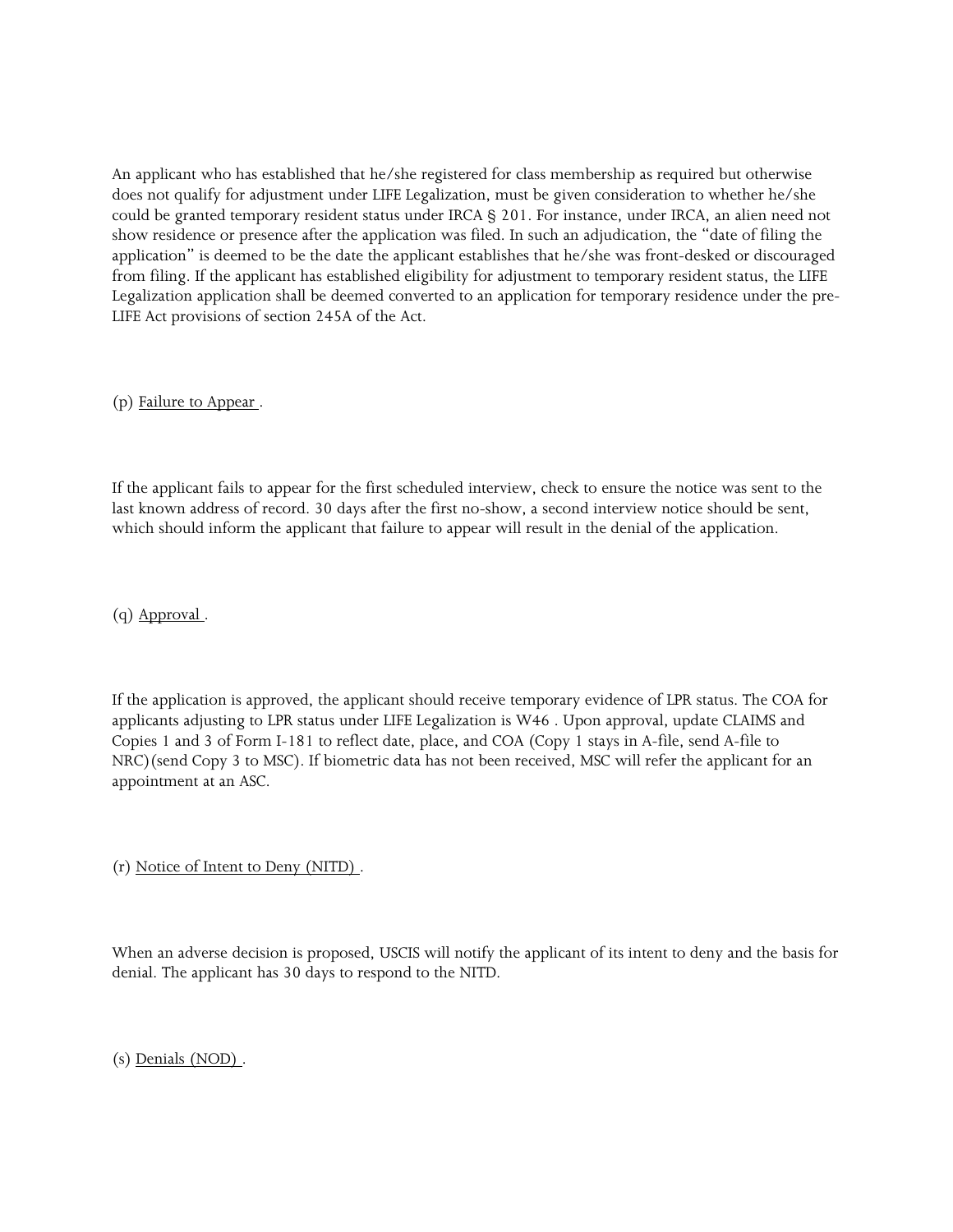information previously furnished by the alien to INS, the alien must be given the opportunity to explain these discrepancies or rebut any adverse information. The denial notice should also advise the applicant that if he/she fails to file an appeal from the decision, the notice of denial will serve as a f inal notice of The Notice of Denial should state the reasons for the denial and inform the applicant of appeal rights. If inconsistencies are found between information submitted with the LIFE Legalization application and ineligibility. Unless the alien was previously subject to a final removal order, the denial notice will not order the applicant to depart the U.S. and Form I-291 will not contain language to that effect. Furthermore, no NTA will be issued pursuant to a denied LIFE Legalization application.

### (t) Appeals .

 must be filed within 30 or 60 days after service of NOD depending on whether the applicant is residing in or outside the U.S. Upon receipt of the appeal, the administrative record should be forwarded to the AAO at the District Office that issued the denial until the AAO completes the case. Exc ept where the LIFE The applicant is entitled to file an appeal on Form I-290B, *Notice of Appeal to the Administrative Appeals Unit (AAU)* , with the required fee. The appeal must be filed with the office that rendered the denial decision. Appeals for review and decision. Place a copy of the record, decision, and appeal into a work (W) file and keep that Legalization application is denied for failure to prove class membership application in CSS , LULAC , or Zambrano , or where the applicant failed to present a prima facie application, employment authorization is granted until a final decision has been rendered on appeal or until the end of the appeal period if no appeal is filed. After exhaustion of an appeal, an alien who believes that the grounds for denial have been overcome may submit another LIFE Legalization application with fee as long as the application period is still open.

#### (u) Motions to Reopen/Reconsider .

 Motions to reopen or reconsider filed by the applicant or his/her attorney or representative will not be considered. However, the Director who decided an application may reopen and reconsider an an approval or denial where appropriate.

#### (v) Aliens in Removal Proceedings .

 LIFE Legalization may file an application with INS or USCIS. The alien must request or petition the IJ or BIA Jurisdiction over all LIFE Legalization claims rests with INS or USCIS. Any alien currently in proceedings before the immigration judge (IJ) or Board of Immigration Appeals (BIA) who is prima facie eligible for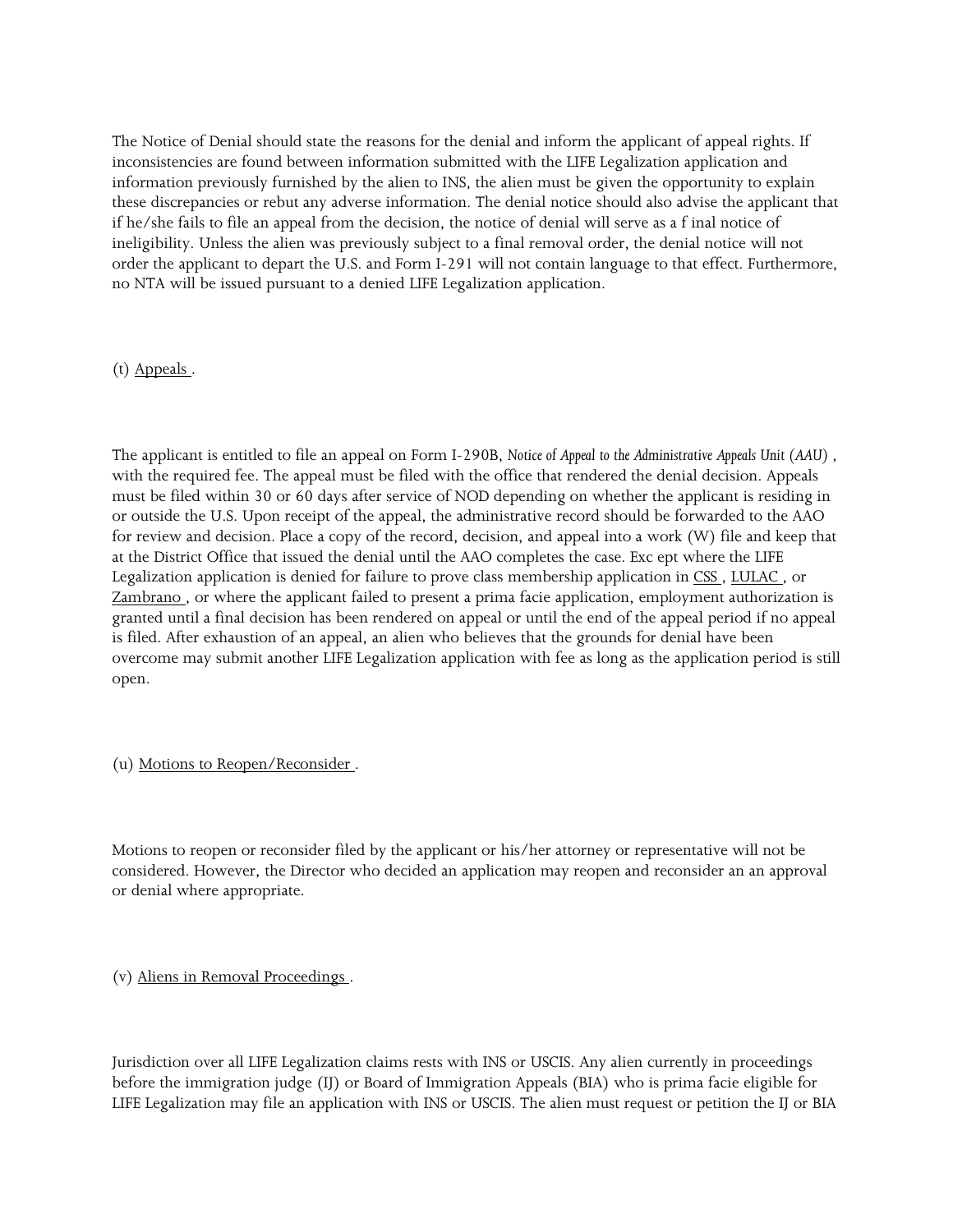be administratively closed. The INS or USCIS counsel will consent where the alien is pr ima facie eligible proceedings previously administratively closed will be automatically terminated. If the LIFE Legalization is removal proceedings, district counsel should be notified when no appeal is filed within the requisite to administratively close proceedings. The INS or USCIS counsel must consent before the proceedings can and has filed a LIFE Legalization application with INS or USCIS. If the LIFE Legalization is approved, the denied, the proceedings will be re-calendared. Therefore, if an application is denied and the alien was in deadline.

### (w) Aliens with Final Orders or Removal, Deportation or Exclusion .

 USCIS. The filing of the application automatically stays this order until a final decision is made on the under LIFE Legalization. Therefore, if an application is denied and the alien was subject to a final order, If an alien is the subject of a final order, he/she may still file a LIFE Legalization application with INS or application. However, the alien may be removed on certain criminal grounds that make him/her ineligible district counsel should be notified if no appeal is filed within the requisite dead line. It is noted that section  $241(a)(5)$  of the Act (providing for the reinstatement of a removal order against any alien who illegally reenters the U.S. after having been removed or after having departed voluntarily under an order of removal) does not apply to an alien adjusting under LIFE Legalization.

(x) Confidentiality .

 INS and USCIS may not use or disclose information in a legalization application or its accompanying evidence except to adjudicate the application itself, or for certain law enforcement functions and fraud proceedings. If the legalization application is granted, however, and the alien later files an immigrant visa petition or other status petition under section 204 of the Act, INS or USCIS may use information in the legalization file in adjudicating the immigrant visa petition. This also applies to adjudicating a later naturalization application. Consult with district counsel when contemplating any use or disclosure of this information.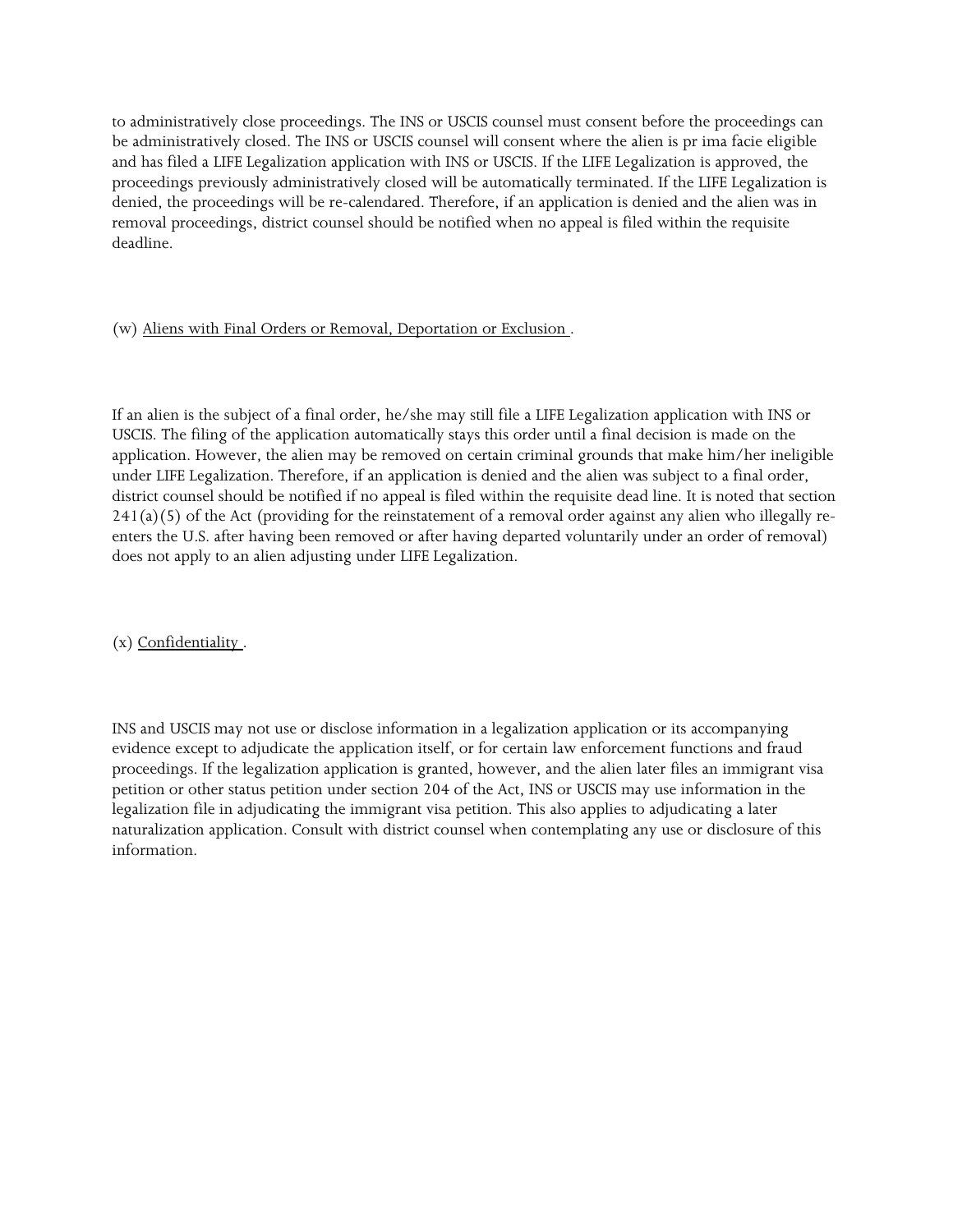## **24.6 LIFE Act Family Unity Provisions.**

(a) Purpose .

 The LIFE Act Amendments provide that certain spouses and unmarried children of aliens eligible for LIFE Legalization receive Family Unity benefits.

(b) Jurisdiction and Proper Filing .

 style photos, documents in support of the claim, and the requisite filing fee and fingerprinting fee. Each applicant for the LIFE Family Unity Program must file a separate Form I-817, Application for Family Unity Benefits, at the National Benefits Center. The Form I-817 must be accompanied by four (4) passport-

Note:

A separate Form I-765 , Application for Employment Authorization, is NOT required.

(c) Eligibility .

(1) The applicant must currently be the spouse or unmarried child of an alien eligible for LIFE Legalization. Unlike the Family Unity Program established by IMMACT 90 and discussed in Chapter 24.4 of this field manual, an unmarried child does "age- out" of Family Unity benefits upon the attainment of 21 years of age.

(2) The applicant must have entered the United States before December 1, 1988, and have been residing in the United States on such date.

(3) The applicant must currently be in the United States.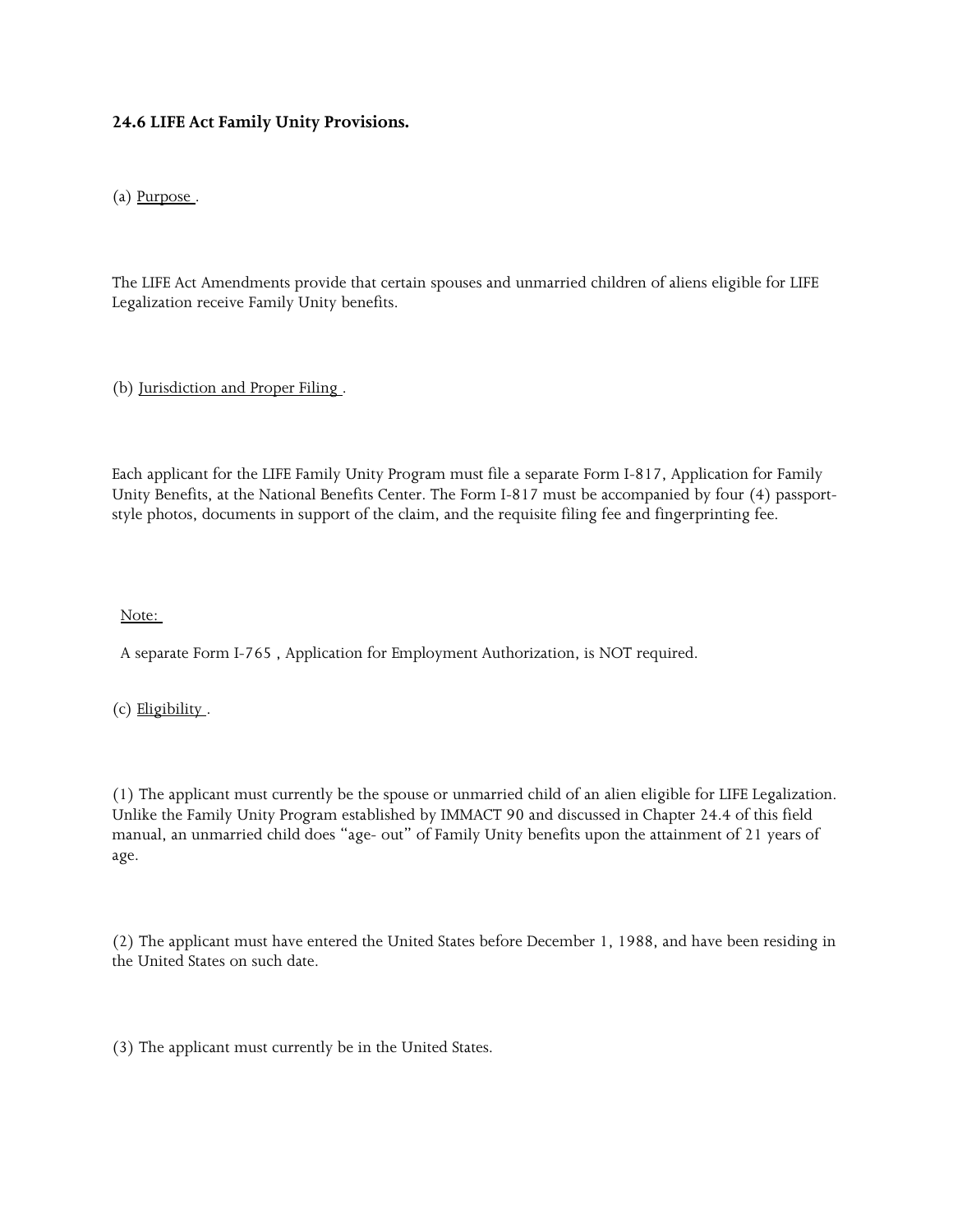(4) The principal alien must:

 $\bullet$ Be an "eligible alien" (as that term is defined at 8 CFR 245a.10);

 $\bullet$ • Be an "eligible alien" who has applied for LIFE Legalization (if the applicant is applying for Family Unity benefits on or after June 5, 2003); or

• Have adjusted status to lawful permanent resident pursuant to LIFE Legalization.

Note

 of aliens who adjusted their status to lawful permanent resident pursuant to LIFE Legalization and who The LIFE Act Amendments also provide Family Unity benefits to certain spouses and unmarried children are no longer present in the United States. Regulations providing procedures for granting Family Unity benefits to an otherwise eligible alien who is no longer present in the United States are forthcoming.

(d) Ineligibility .

The folowing individuals are not eligible for Family Unity benefits:

(1) A Family Unity applicant who has been convicted of a felony or of three or more misdemeanors in the United States.

(2) A Family Unity applicant who has ordered, incited, assisted, or otherwise participated in the persecution of an individual because of the individual's race, religions, nationality, membership in a particular social group, or political opinion.

(3) A Family Unity applicant who has been convicted by a final judgment of a particularly serious crime and who is a danger to the community of the United States.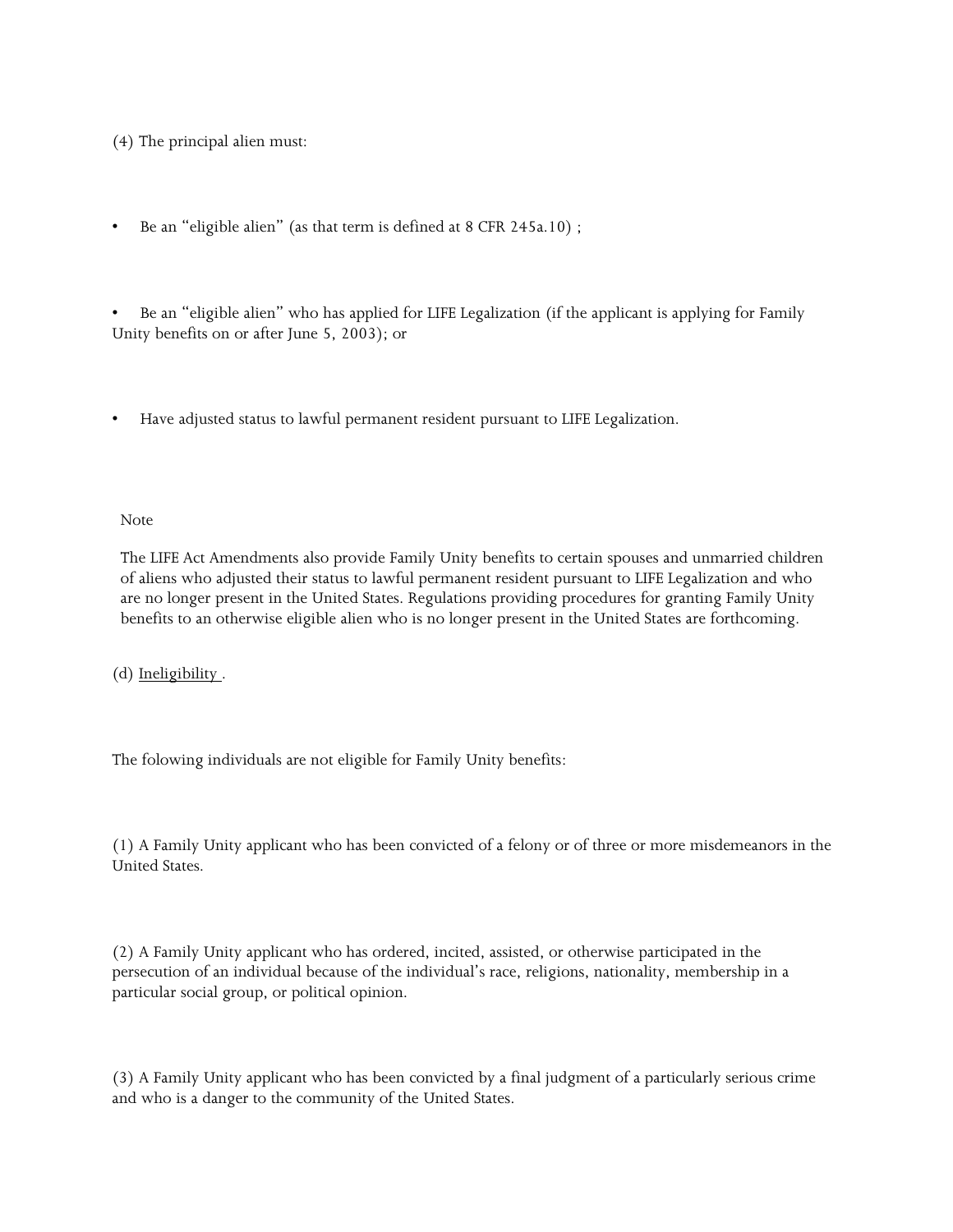(4) A Family Unity applicant who INS or USCIS has serious reasons to believe has committed a serious nonpolitical crime outside of the United States before the applicant arrived in the United States.

(5) A Family Unity applicant who INS or USCIS has reasonable grounds to believe is a danger to the security of the United States.

(e) Decisions .

(1) Approvals .

 from removal for a 1-year period if the principal alien has not adjusted to lawful permanent resident status or for a 2-year period if the principal alien has adjusted to lawful permanent resident status. He or she will receive an Employment Authorization Document valid for the same period as the protection from removal. The Family Unity beneficiary receives protection from removal provided that the grounds of removal are If the service center director approves a Form I-817, the Family Unity beneficiary will receive protection be deemed to be in an authorized period of stay . Such authorized period of stay will be deemed to begin as of the date the Form I-817 was filed and continues without interruption until the Form I-817 is approved and through the period the alien retains Family Unity protection. The Family Unity beneficiary will also specified in:

Section  $237(a)(1)(B)$  of the Act (aliens present in the United States in violation of the Act or any other law of the United States);

 conditions of entry); Section  $237(a)(1)(C)$  of the Act (aliens who violated their nonimmigrant status or violated the

 requirements of the Act); or Section  $237(a)(3)(A)$  of the Act (aliens who failed to comply with the change of address notification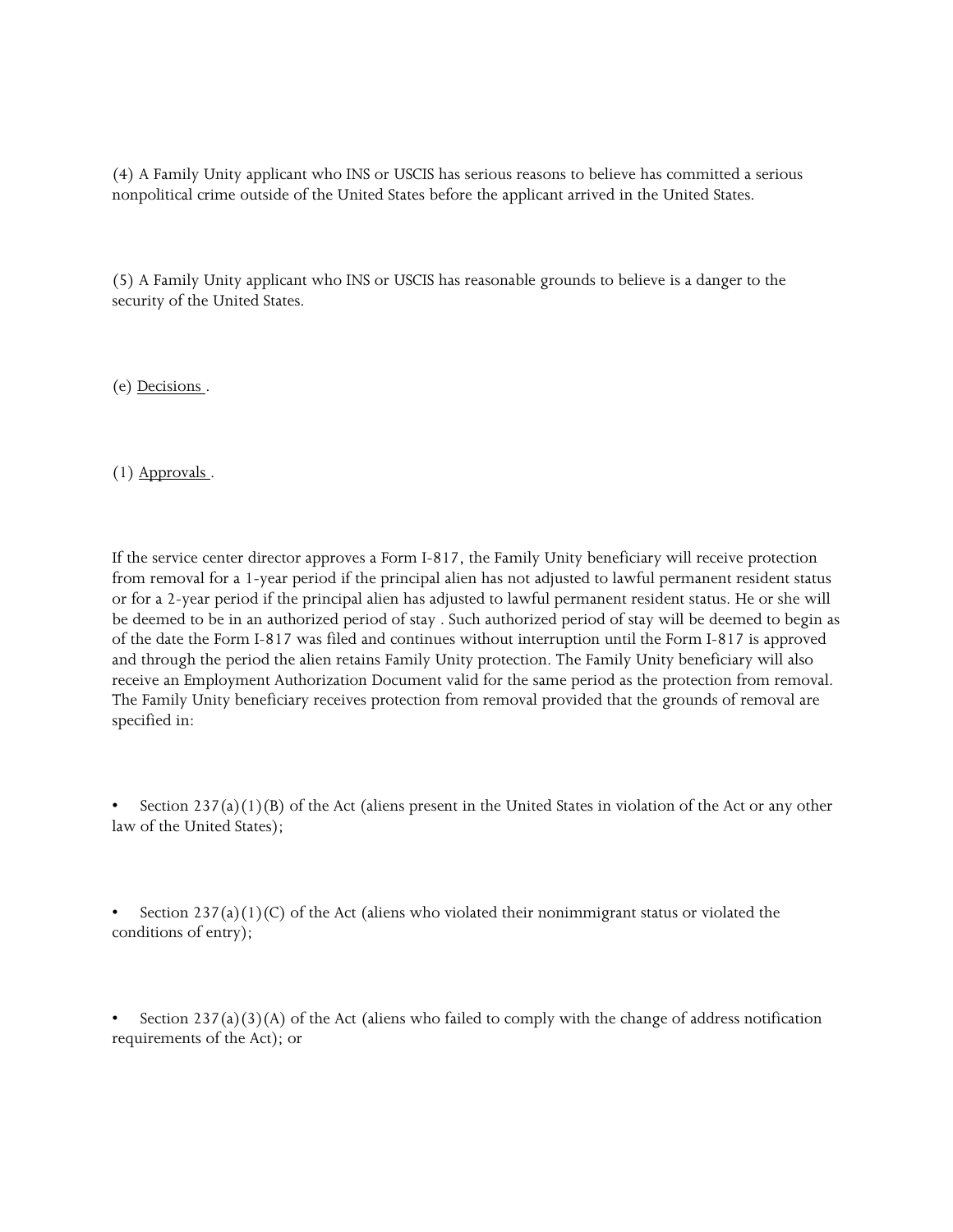a ground of inadmissibility described in section 212(a)(2) (criminal and related grounds) or section Section  $237(a)(1)(A)$  of the Act (aliens who were inadmissible at the time of entry) unless it relates to  $212(a)(3)$  (security and related grounds) of the Act.

Note

 during the period for which he or she would be granted Family Unity benefits, the evidence of protection from removal and any EAD will be dated to expire the day before the beneficiary's 21 st If the Family Unity beneficiary is the unmarried child of a principal alien, and he or she will turn 21 birthday.

(2) Denials .

 If the service center director finds that a Form I-817 cannot be approved, a written notice of denial must be provided to the applicant. There is no appeal from a denied Form I-817. If the applicant believes that the grounds of denial have been overcome, he or she may submit a new Form I-817, with fee, to the service center director. A notice to appear must not be issued until 90 days after the initial denial.

(f) Extension of Family Unity Benefits .

The LIFE Act Amendments also provide for extensions of Family Unity benefits. Regulations providing procedures for granting extensions of Family Unity benefits are forthcoming.

(g) Termination of Family Unity Benefits .

(1) INS or USCIS may terminate benefits under the Family Unity Program if:

• The Family Unity benefits were acquired through fraud or willful misrepresentation of a material fact;